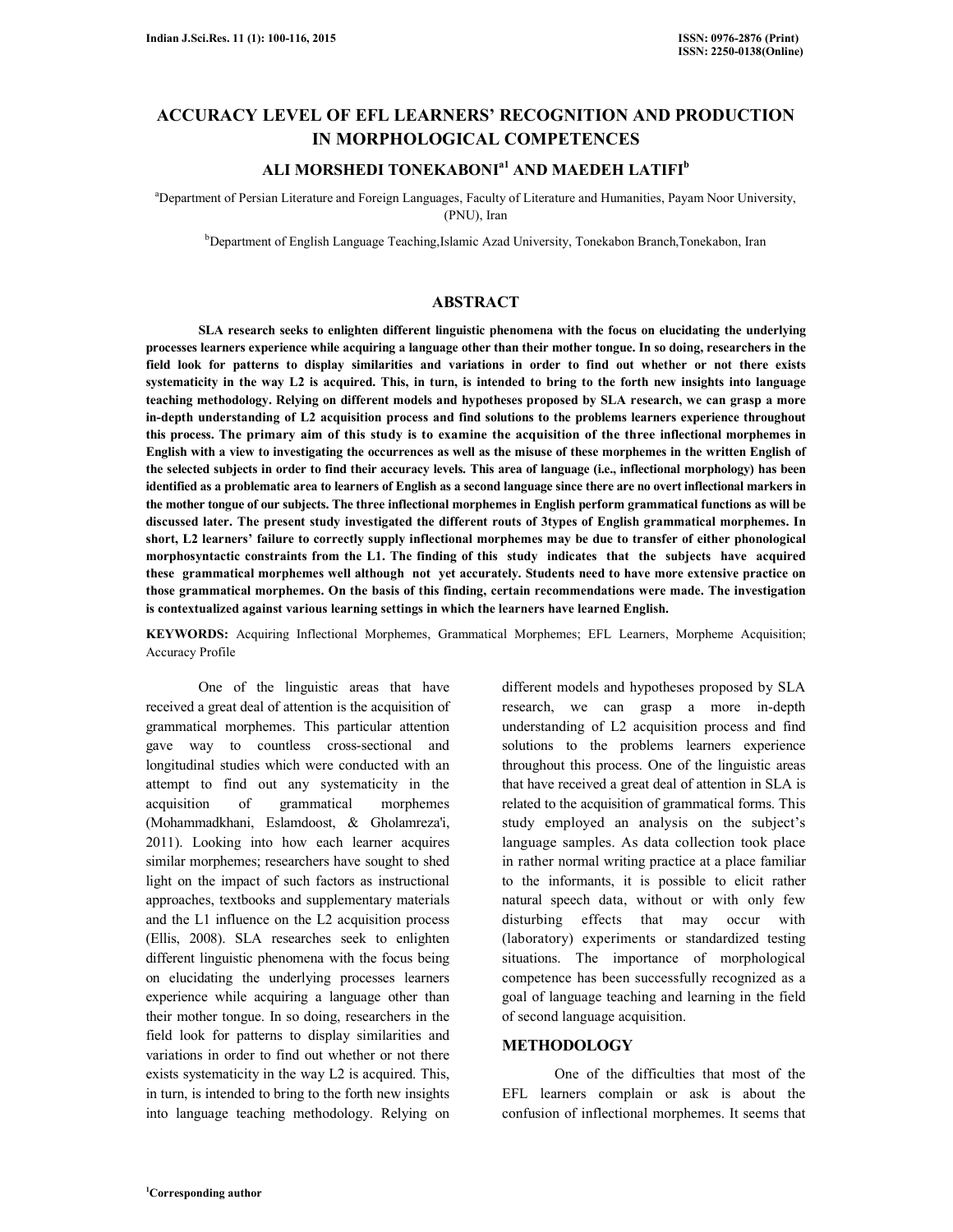grammar of English is regarded on a complicated issue to grasp for majority of Iranian EFL learners and this problem remains unsolved for them so that they hate grammar totally and this causes a barrier for other skills to improve. To diagnose such problems, in spite of many criticisms morphology as a branch of linguistics was and still is a relatively sound basis. Many intermediate Iranian learners of English as a foreign language have problems as they try to master English morphology in general and English morphemes in particular. However, these morphemes continued to occupy the beginning stages of language learning until very recently. The investigator interest in studying the inflectional morpheme is not only because it creates complexity for learners but also as researcher searching weather unearthing to accuracy of this difficulty also applied to Iranian EFL learners or not is requested. According to the problem of inflectional-s acquisition in an intermediate level of EFI learners, and with due attention to the comparatively similar researches the present researcher was decided to compare the acquisition of 3 kinds of inflectional morphemes together. Due to teaching criterion analysis various problems in the path of acquiring, different revenue of learner in ways of sampling, tried to distinguish the problems of integrity of learning and acquiring to EFI teachers, standards in this path which they face to them and give a new way for more effective teaching by their cooperation.In brief, maintain that acquisition of grammatical morpheme is an interesting part of grammar which needs more developmental researches for better understanding of EFL learners. It is quite axiomatic that new teaching strategies were neglected in the programs for teachers. It is curious to reflect that many importance and attention has been given to this part of grammar acquisition in Iranian EFL learners in modern language Teaching and yet as any learner of a foreign language knows this part of grammar and the lack of them leads to feelings of insecurity. There are some thumbs in this research.In order to tackle the problem of this study in a much consolidated way and legitimated manner it seems necessary to raise clear-cut research question as follows: Is the proficiency as an explanatory factor of these morphemes in Iranian EFL learners in low proficiency or not? To prove the hypothesis of the study I used two kinds of tests: Y/N questionnaire and pictorial descriptive test. The results are interesting in the following respect: The data elicited

may allow insights not only whether participants were able to produce certain syntactic construction (i.e. pure competence), but also to what extent, i.e. with what frequency they actually use them (i.e. performance).However, by using open interviews as an elicitation method, the researcher has almost no influence of the type of data elicited.

## **DESIGN OF THE STUDY**

 The present study followed a quasiexperimental design. The study was supposed to be conducted in 8 institutes and 7 secondary schools, thus, the participants were from the secondary schools of Tonekabon, Shiroud, Ramsar and Rahyan Elm English institute and Pouyesh English institute. The second step was attempted to determine questionnaires and taking permissions through an arrangement by Education office and teachers. As the researcher tried to find a good path for proving hypothesis, teacher-made questionnaires, descriptive pictorial test, applied for supporting the hypothesis. The questionnaires turned out to be effective in number of ways: through various forms of prompts (question, requests, pictures and object), in the interview provided many opportunities for the learners to supply the required morphemes. The researcher used a deep look to the numbers and statistics the level of proficiency in acquisition of grammatical morphemes. It is discussing in a good manner.

### **PARTICIPANTS**

 To draw the study the Data for requested situation was elicited from the sample through the participation of 377 EFL learners in intermediate and advance level of education, who were selected from among 98 students, participated in a descriptive test. The participants I have decided to work with to draw the study were77 EFL learners in advanced level students who are studying at Mazandaran private institutes (ex: Pouyesh Institute (Vally Abad), Rahyan Elm (Shiroud) institute and etc). The reason why we have chosen this group of learners is basically practical; my colleagues had been working with these groups for more than one semester. Therefore, I had the chance to interview the teacher who provided input for the learners which was of great significance in terms of the scope of my study. I had the chance to examine the grammar parts of their course book they are following in order to figure out the degree of the input they could have received in terms of the scope of this paper: all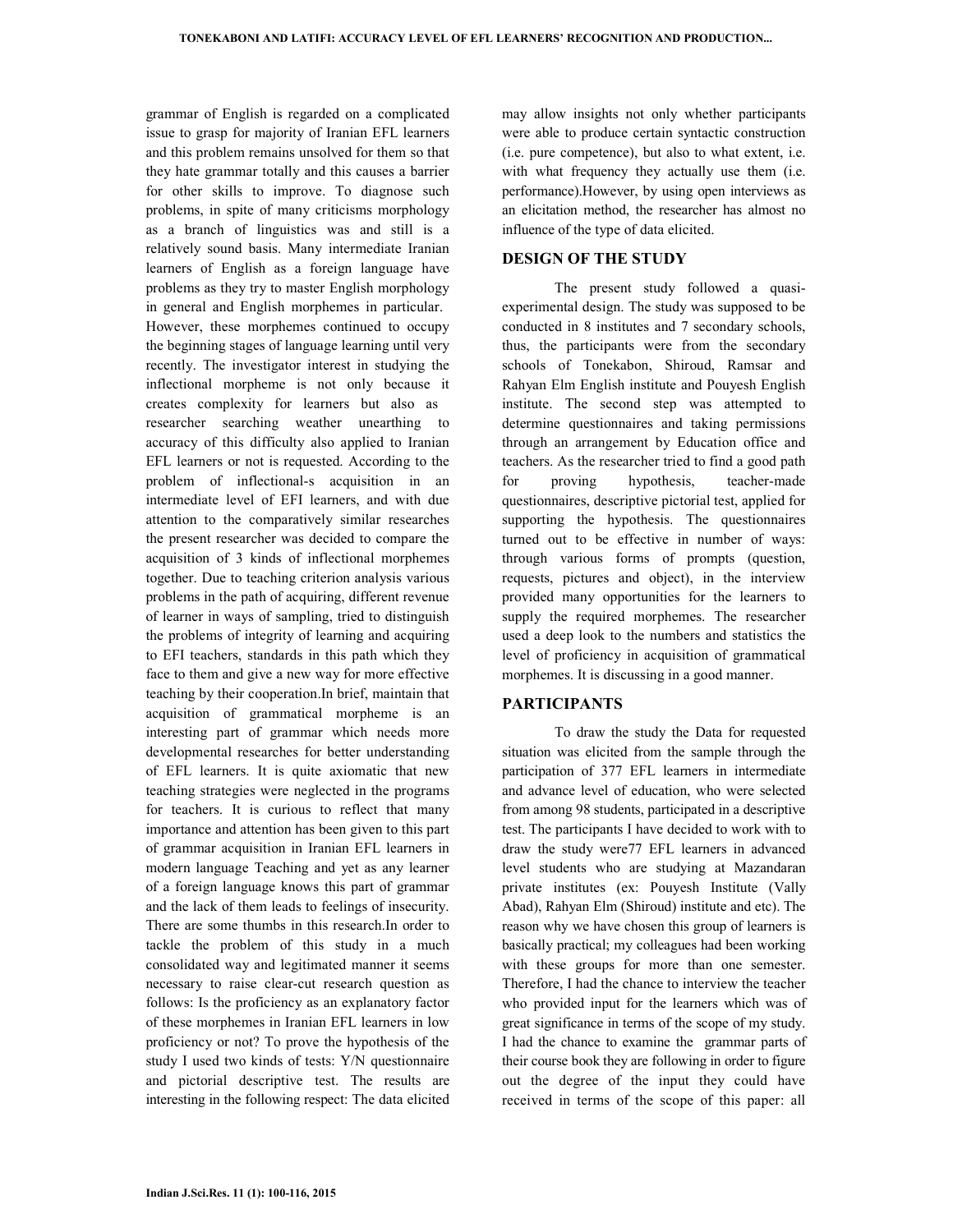types of singular -s. This is basically a qualitative study so I do not tend to generalize the findings; however, we sought something to transfer to other similar learner groups. Although the group was purposive and selected for practical reasons, the written data selection was medium learners, and less successful learners according to the views of the similar learner groups. Although the group was<br>purposive and selected for practical reasons, the<br>written data selection was medium learners, and less<br>successful learners according to the views of the<br>class teacher and acco results of the group.

**Table1: Numbers of each independent 1: Numbers independent Participant** 

| Group          | learning setting                               | Number | Age     |
|----------------|------------------------------------------------|--------|---------|
|                | Junior secondary<br>school                     | 337    | $16-18$ |
| $\mathfrak{D}$ | Iran Language<br>Institute & Kish<br>Institute | 77     | 18-25   |

### Number of different genders in Y/N **Questionnaire:**

Also number of different gender who participated in Y/N questionnaire put in the similar chart as above with different numbers:



## **Yes/No Questionnaire Figure1: Show the Number of Participants of**

### **Participants of Descriptive Test**

Number of students who participated in descriptive test from both genders of male and female mentioned in a chart 2 as below:



## **Figure 2: Number of Participants in Pictorial Test from both Genders (Male/Female)**

### **Participant's Characteristic**

The 414 participants, aged from 17 to 25 were randomly selected from among high schools' students in Mazandaran and Guilan in the academic year of 1393(2014).Some of their demographic characteristics and their distributions are briefly presented in terms of gender, grade and language institute experience along with tables. To have some information about the level of learners' knowledge who participated in this study the researcher considered these two figures for increasing the knowledge of reviewers. rticipants, aged from 17 to 25<br>ted from among high schools'<br>daran and Guilan in the<br>1393(2014).Some of their<br>eristics and their distributions<br>in terms of gender, grade and<br>perience along with tables. To hese Upper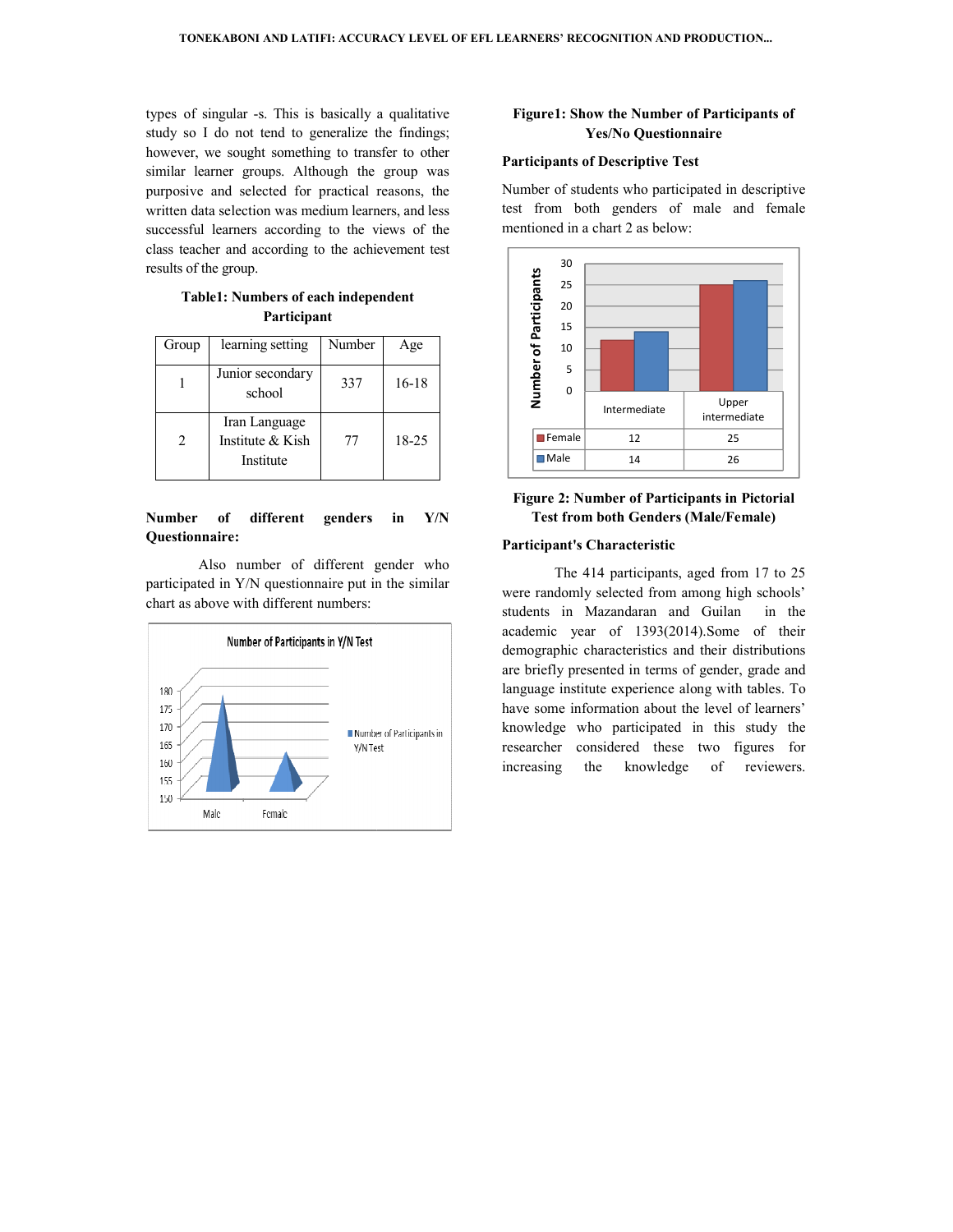

**Figure 3: Participant knowledge** 

## **Instrumentation**

 To conduct the present study, four instruments were employed.

They were as follow:

- 1. Y/N GJ Test (Teacher made)
- 2. Descriptive Pictorial Task (Teacher made)

 The sole source of materials in the present study was in the form of two types of questionnaires and as the purpose of this study was about enhancing Iranian EFL learners' knowledge of morphemes, the major instrument was used in this study was related to inflectional morpheme. In the descriptive test one of the differences in testing styles accounts for this disparity was in average of time taken to finish the tests. During both tests, students could re-read their answers and make any corrections or change any answers. They did not have to answer the questions in any particular order and they did not have to write anything on the blank box if they did not know the answer. However, for the, Y/N questionnaire students were instructed to read the questions in order, if they did not know the answer, they were told to guess or say nothing and go to the next question. Most students were able to correct themselves directly after writing a wrong answer, but no student corrected him/herself at the end of the Y/N test. The reliability of the questionnaire was estimated by 8 faculty member of IAU found to be.823 suggesting that the questionnaire enjoyed a satisfactory reliability index. Afterward legal procedures for getting permission from Departments of education to carry out the survey in high schools in Mazandaran province was taken. Finally, the questionnaires were administered to all the participants of the study by the researcher and they were informed of the following points before beginning to complete them:

1. The questionnaire was not a test or measurement of their language proficiency and did not affect the teachers' evaluation of them. Thus, the subjects were encouraged to answer as many questions as possible.

2. The participants were informed that there was no time limit for completing the questionnaire; however, it took about 15 to 20 minutes for them to complete the questionnaire.The explanation about test consistency is focused below:

#### **Y/N Teacher Made Questionnaire**

 In that line of thought, the researcher decided to include additional information regarding our subjects. The major variables that need to be controlled when compiling a learner corpus as traced by Granger (2008, 264), we used it as a guideline for the collection of our experimentally elicited data as well. The underpinning idea of this two-part table is the distinction put forth by Ellis (1994, 49) between learner variables and task variables. In this study I have tried to incorporate as many of these variables as possible by creating a quite detailed learner's profile based on a questionnaire. The Questionnaire is used to investigate the respondents' responses to items which are emphasizing on recognition of morphemes. In this research, the main objective in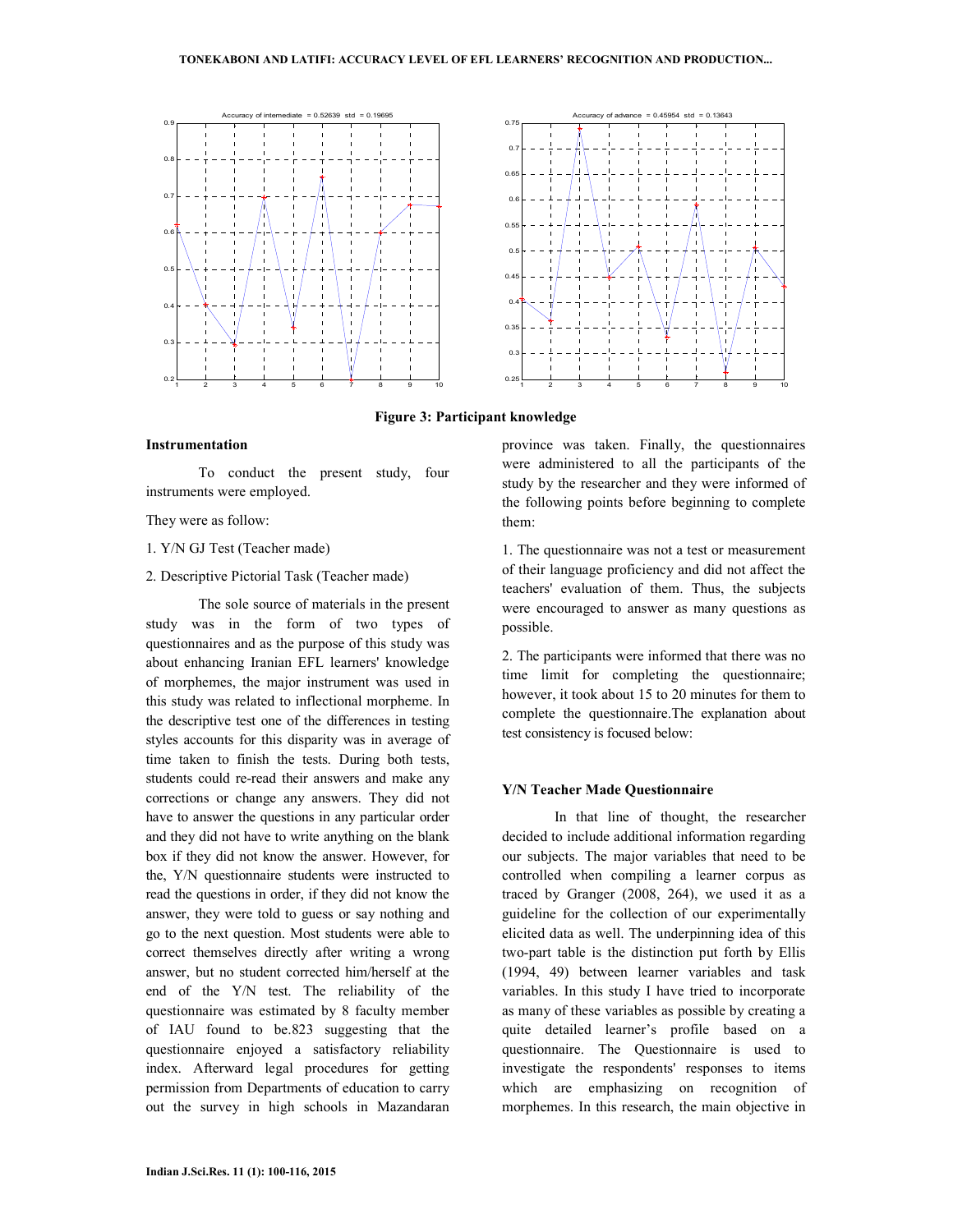designing and administering the questionnaire is to draw out types and the frequency of use of inflectional morphemes reported to have been employed. The questionnaire consisted from 22 items especially in the field of morphology and grammar. The questionnaire that was used in this research consisted of a grammatical judgment test – like task include 25 items to record respondents ' responses on their inflectional learning. In the following task the researcher was interested in the participants' intuitions about whether they are able to distinguish grammatical sentences and recognize the mistakes in ungrammatical ones or not. After recognition they were requested to put cross in the correct blank square. The reliability of test was evaluated by 8 EFL faculty members and it is 0.72.The whole accelerated data gathered from this type of test were entered in MATLAB software and descriptive analysis were done on all the data gathered.

### **Descriptive Task (Pictorial Test)**

 The other way for collecting data was a picture composition task which represents clinical elicitation. In fact, picture composition task is very close to naturally occurring samples of language. The only difference between them is that the former is collected specifically for the purpose of the research. Additionally, picture composition tasks aim to the elicitation of a general, rather than a focused, sample of learner language. This further distinction is very important since the "learner's orientation to the elicitation task can have a profound effect on the language used"(R. Ellis  $\&$ Barkhuizen, 2005, p.31). The process which the researcher followed was to show the learners the picture composition and ask them to write the story in their own words while they were in class. That is to say, EFL learners did not result from a takehome composition task as the researcher wanted the language used to be as authentic as possible. Students were allowed 15-20 minutes to complete the task and were provided with the entire series of pictures along with a reduced word-list that included mainly nouns they may not know. Researcher decision to give the subjects plenty of time is justified by the fact that he did not want them to feel stressed which would obstruct their concentration and probably distort their language . This type of test consists of a picture test with three stages. The students ' task is to write a story in English. They had to first listen to a story by the

investigator in L1. So they had a clear and complete understanding of the story. Next they have to try to concentrate their think through spending the time for writing the heard story in English. Participants had been given a scratch paper and pencil to take notes, or to do anything they want to copy their information to the blank box which considered by the researcher. Meanwhile the piloting showed that the questionnaire took an average of 10 minutes to complete. By asking for a description of the pictures in the indefinite article section of the testing instrument, the students have the freedom to write any kinds of stories related to the pictures and explain what happened in these pictures, including by using a simple label. However the students have the story in pictures; but they listen to a related story which orally considered by the researcher in L1. They had to try their best when they want to concentrate their think through spending the time for writing till in one hand they could write a paragraph for if they understand the relation between pictures and have a good comprehension about the story and on the other hand from the other hand help the researcher to find out their morphological knowledge level of proficiency.

### **Scoring for Y/N Questionnaire**

 In order to score out data the researcher followed the guidelines suggested by both Dulay and Burt (1973) and Pica (1983), that is, the researcher combined the scoring of each supplience suggested by Dualy and Burt (1973) and the TLU model put forth by Pica (1983). The former implied a weighted scoring according to the following schema:

 This was used in the calculation of the supplience in recognition questionnaire and enabled the researcher to include in the accuracy rates the cases of both underuse and minuses. The latter was included because its presence indicates that the student recognizes the context as an obligatory one although he/she fails to make the correct choice. In researcher understanding this implies that the particular morpheme and in any case it indicates that his/her interlanguage is undergoing some change, which the researcher consider important to account for. Scoring system based on this type focuses on comprehending for correct recognizing. If a student could recognize to distinguish the grammatically or ungrammaticality of a sentence and had the ability to find the misuse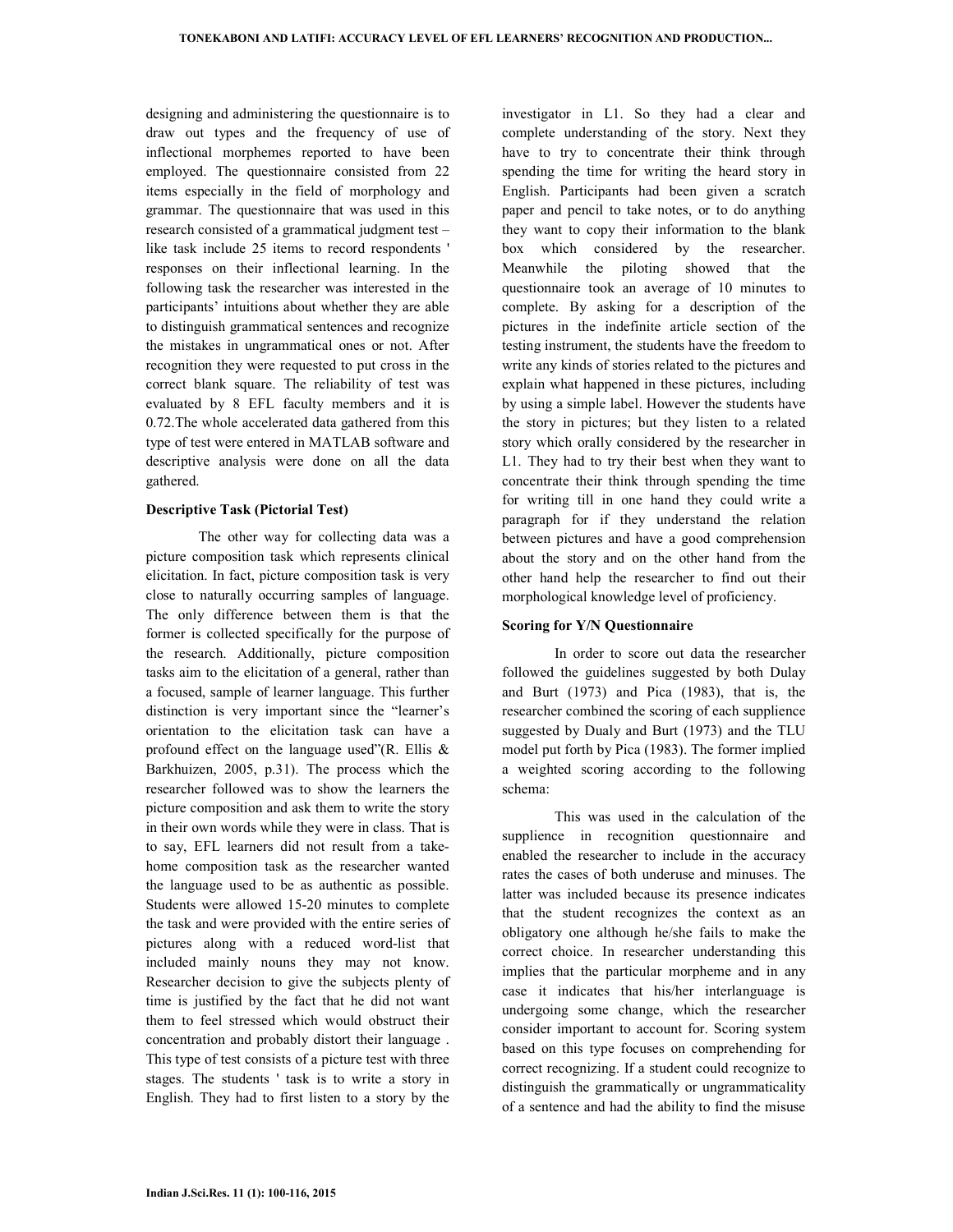of inflectional morphemes or missed of these morphemes in the sentence it can be said that he carefully understand this grammar part and his/her ability for recognizing is in the good level. For each correct analyze the student took positive mark .

### **Scoring for Descriptive Task (Pictorial Test)**

 This scoring system is concerned with meaning in language acquisition rather than just form. Grammatical morphemes carry properties of the language's grammar (form), but knowledge of these forms does not imply knowledge of the actual use of the language. If a student can identify a correct morphemes in the classroom so it means that he/she easily can translate the L1 story to the target language in order to mention and use the correct form. Thereafter, because meaning is desired as much as form, this scoring system awarded 1 point for correct use of inflectional morphemes and no points for an incorrect morpheme .However it may that some of the students did well in translation but in some parts, they were disable to use the correct form of morphemes and unfortunately lost their positive scores.

### **Data Analysis and Findings**

 Second language learners have the most difficulty in acquiring of inflectional morphemes particularly the same types. However, these are morpheme continued to occupy the beginning stages of language learning until very recently. The interest in studying these inflectional morphemes is not only because they create complexity for learners but also as much of the prior researches is descriptive. In this research the researcher wished to unearth whether or not this difficulty also applied to Iranian EFL learners, and would make an attempt to explain why it was so. Many teachers have long known that students often do not learn the morphological grammar, that they are taught. They only internalize those grammar features that they are ready to and they learn each feature very gradually, passing through a series of transitional stages. It should be noted that the scores of requested questions in questionnaires were separately calculated; therefore the researcher was able to compare the students ' production with each other. For analyzing the data and tabulating the score for each subject the researcher use an appropriate analytical path (chi-square) through MATLAB software via- test statistics. The accelerated information from applying of this test showed in some diagram. As it is mentioned 77students participated in the first test in which females in intermediate level achieved the higher accuracy in responding the pictorial test with the accuracy of 54.2 and variance of 0.03 and then, males from the same level performed the pictorial test. Their accuracy mean number was 53.2 and variance of 0.13. Based on the number of mean which related to the performance acts of Upperintermediate learners' performances is roughly better than intermediate level. Through the accuracy level numbers and analytical results of the study which formed as above given table consequentially the researcher found the disability of recognizing the correct form use of focused inflectional morphemes and their ability in considering a good rank of production in their performances. Male participants in upper intermediate received the higher accuracy of 52.7 with the variance of 0.0961 in contrast to female in that level with accuracy of 50.2 and variance of 0.01.The enriched data which approached through the appliance of this test and answer in to the question of the study considered in figure 4 to figure 5 below:

| Test                 | Level        | Gender | N  | Total<br>N | Mean-<br>Accuracy | Std.<br>Deviation | Variance |
|----------------------|--------------|--------|----|------------|-------------------|-------------------|----------|
|                      |              | Male   | 14 |            | 53.2              | 0.13              | 0.0169   |
| Pictorial            | Intermediate | Female | 12 |            | 54.2              | 0.19              | 0.0361   |
|                      | Upper        | Male   | 26 | 77         | 48.28             | 0.18              | 0.0324   |
|                      | intermediate | Female | 25 |            | 50.2              | 0.10              | 0.01     |
| Yes/No question (25) |              | Male   | 82 |            | 42.2              | 0.23              | 0.0529   |
| items)               | Intermediate | Female | 80 |            | 42.1              | 0.15              | 0.0225   |

 **Table 1: Results of Pictorial test for both Genders**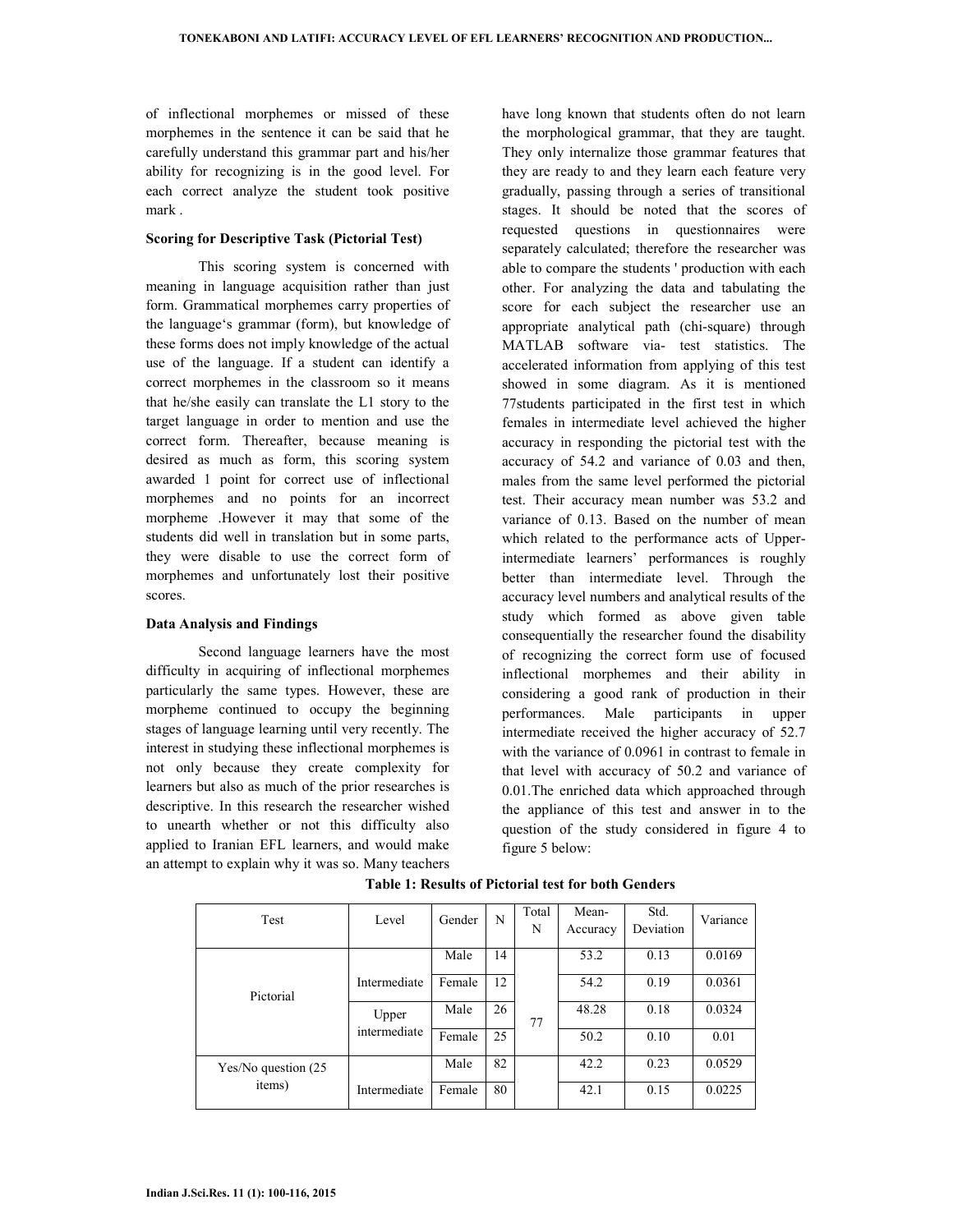| Upper        | Male                                                 | 98             | 227<br>ر ر | $\epsilon$ $\sim$ $\tau$<br>ا . د ب | 0.31          | 0.0961 |
|--------------|------------------------------------------------------|----------------|------------|-------------------------------------|---------------|--------|
| intermediate | <b>Contract Contract Contract Contract</b><br>Female | $\overline{a}$ |            | 50.2                                | 0.12<br>∪. I∠ | 0.0144 |

Indeed, as you can see in table1 the very initial stages, namely the intermediate and the upper-intermediate displayed different routs initial stages, namely the intermediate and the upper-intermediate displayed different routs<br>regarding the recognition and the use of verbrelated and non verb-related morphemes as shown in table score 1 and figure 4. Next, accuracy level of respondent answers for each question divided in a diagram and drew to show the differences of both genders in a better condition. In figure below, the accuracy of answer to each question is evaluated separately (independent of groups) and is



**Figure 5: The Accuracy Profile of Female** 

To draw a figure of accuracy for each To draw a figure of accuracy for each<br>group based on teacher made questionnaire, the researcher provided figure2 to show the result of researcher provided figure2 to show the result of this part. According to the title of research, above figure represents that the accuracy of responding to questions in learners has different route. Based on the type of questionnaire and divide of questions, participants with different methodological teaching systems among different levels and institute have different capability of recognition; but as an equal consequence existence of different route among Iranian EFL learners is undeniable and it is logically comprehendible through their tests results and further from their accuracy level which pointed by MATLAB software. Thereafter the researcher can claim that figure7 and figure 8 show the influence that the proficiency level of exerts on the rank orders. Apart from the comment on these three inflectional morphemes, the researcher can also accuracy of responding to<br>s different route. Based on<br>e and divide of questions,<br>the methodological teaching<br>t levels and institute have<br>ccognition; but as an equal<br>of different route among<br>is undeniable and it is<br>e throug

Indeed, as you can see in table1 the very 0.583.Perhaps a more interesting conclusion can be trages, namely the intermediate and the reached through the observation of the data shown in figures below. Obviously, this obser reached through the observation of the data shown in figures below. Obviously, this observation can be made only when the proficiency level is taken into account, proving thus the relevant criticism of the first morpheme studies right. This, as the researcher already mentioned, was related to the central assumption of Brown's (1973) SOC model that when a morpheme is being accurately used then it is also acquired. Perhaps a more interesting conclusion can be<br>d through the observation of the data shown<br>ures below. Obviously, this observation can<br>de only when the proficiency level is taken<br>ccount, proving thus the relevant criticism o



**Figure 6: The Accuracy Profile of Male** 

for each appreciate that there are some difference between<br>aire, the the accuracy rates obtained by all subjects in this<br>result of study (i.e. if the researcher do not group them by<br>proficiency level) and the corresponding the accuracy rates obtained by all subjects in this study (i.e. if the researcher do not group them by proficiency level) and the corresponding rates obtained by the proficiency-level groups. Based on the above figures, the accuracy of questions 1 and 5 was higher and the total accuracy of responding to questions 13 and 23 was low. The low amount of the accuracy shows the difficulty of questions and it does not attack the scientific values of questions. Also, questions are non-biased because they have suitable variance. In case of discussing statistically the researcher focused on investigation through mean, standard deviation, and variance of the results which summarize findings about proving this hypothesis. Table1 and table 2 show these points in both levels with specializing between between genders. erence between<br>subjects in this<br>group them by ficiency-level groups. Based on<br>e accuracy of questions 1 and 5<br>total accuracy of responding to<br>3 was low. The low amount of<br>the difficulty of questions and<br>e scientific values of questions.<br>non-biased because they have<br>ac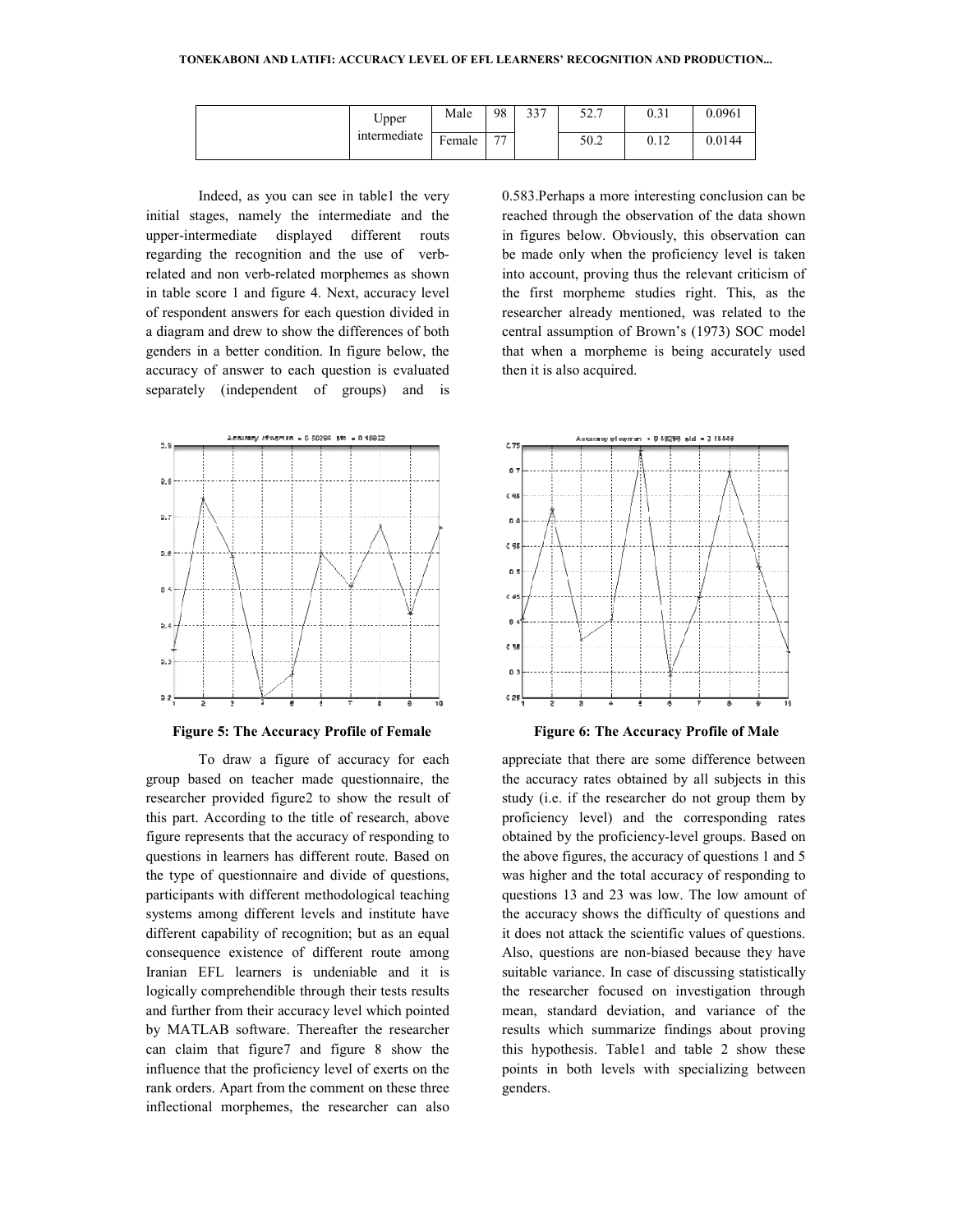| Gender        | N  | Mean                                                           | Std. | Variance                  |
|---------------|----|----------------------------------------------------------------|------|---------------------------|
| Male          | 82 | 42.2                                                           | 0.23 | 0.0529                    |
| <b>Female</b> | 80 | 42.1                                                           | 0.15 | 0.0225                    |
|               |    |                                                                |      |                           |
|               |    | Table4.2. Result of Yes/No Questionnaire in Intermediate Level |      |                           |
| Gender        | N  | Mean                                                           | Std. |                           |
| Male          | 98 | 52.7                                                           | 0.31 | <b>Variance</b><br>0.0961 |

Table4.2 Result of Yes/No Questionnaire in Upper- Intermediate level

 The tables of 1 and 2 show the mean for each part represent different numbers. As it is seen in the first table our upper-intermediate levels of students didn't have enough knowledge of plural and our intermediate learners did better. However the importance of these tables focused on the percentage of their community. The results of this study yield that following stage (intermediate) the plural morpheme surpasses the SOC percentage only to fall back to a higher rank in the intermediate level. In the upper-intermediate level the differences are nil; indeed the percentage is exactly the same for both morphemes. The movement the researcher just described can be appreciated in the Figures. Providing the means in tables and also figures to conclude that the hypothesis is affirmative and acceptable. In order to identify the quality and the accuracy of evaluation the researcher found that more than 20% of questions in Y/N questionnaire were without answer. According to the findings of numbers. As it is seen<br>intermediate levels of<br>knowledge of plural –s intermediate learners did better. However<br>portance of these tables focused on the<br>age of their community. The results of this<br>ield that following stage (intermediate) the<br>norpheme surpasses the SOC percentage<br>fall back to

Mow the mean for this study and based on the research hypothesis<br>thers. As it is seen which targeted the difference in the term of<br>acquisition between Iraina IET. learners, Evidence<br>dege of plural –s from questionnaires an which targeted the difference in the term of acquisition between Iranian EFL learners, Evidence from questionnaires and interview form sources confirm this analysis, accordingly the mean confirm this analysis and thus, the mean is high enough to support the hypothesis but it's better that another researcher try on this section in the future. This hypothesis of the study whish considered to find if there is any significant difference between the acquisition of plural –s from other inflectional morphemes or not. To reach this aim and proving this hypothesis of this part, the researcher tried MATLAB software to find the accuracy profile level of EFL learners who were participated in the study. To distinguish between the performance of males and females through descriptive calculating the researcher mentioned a figure which represents the accuracy of responding in males and females like: this study and based on the research hypothesis<br>which targeted the difference in the term of<br>acquisition between Iranian EFL learners, Evidence<br>from questionnaires and interview form sources<br>confirm this analysis, accordin



**Figure Figure7. Participants responses (Plural –s)** 

 It is essential to say that study the differences in individual groups between genders is an arbitrary part for giving more clear result in that case of better understanding of the reader and it didn't mention for individualism. In this chart,

It is essential to say that study the pictorial test is administrated and distributed<br>
es in individual groups between genders is<br>
ary part for giving more clear result in that<br>
better understanding of the reader and it<br>
a between EFL learners. Then females and males were searched whom studied in the same level and approximately they were nearly the same age. Both groups were 16 to 18 and from intermediate level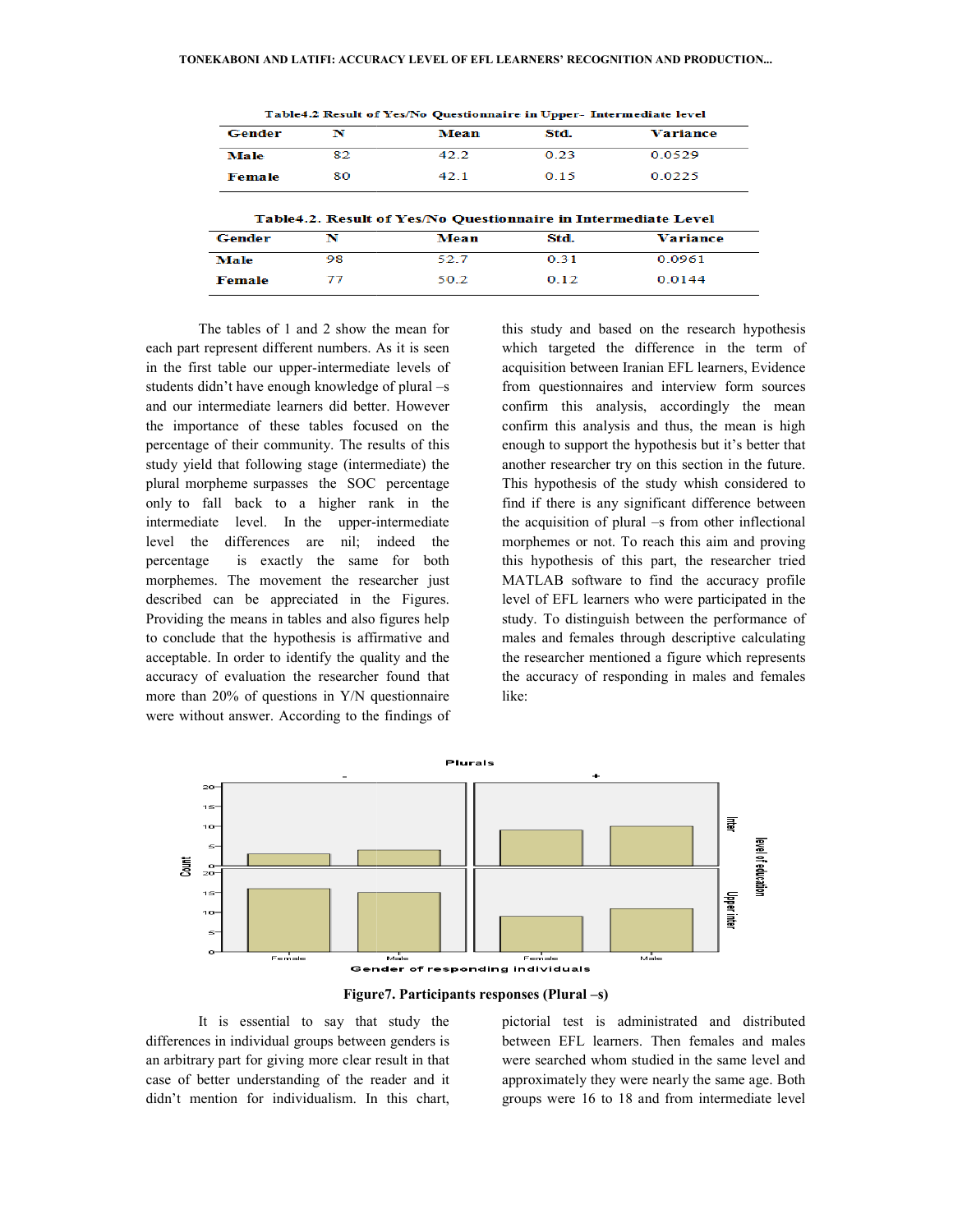students. Hence the researcher can affirm that Stauble's (1984) schema works in lower proficiency levels since it is there that students actually proceed in the composition of linguistic forms. In former stages, Stauble's (1987) pattern is observed only partly due to the extended use of the declarative memory system, which disregards the actual difficulty of each morpheme based on the underlying structural properties. Due to mean number which is higher than 50 percent from the result of Y/N questionnaire it can be said that equally the production of participant was in the higher stage than their recognition but for more accurate result it's better that another researcher try this section out in the future.

### **RESULTS & DISCUSSION**

 While there is a common belief on the difficulty of acquisition in English bound and free morphemes, in that free morphemes, in that free morphemes are acquired with a considerable ease compared to bound morphemes, and there is a general path for the acquisition and sequence of grammatical morphemes, there are some trivial disagreement on the precise order according to which grammatical morphemes appear. It has long been observed that grammatical morphemes are variably produced in early speech (Bloom1970, Brown.1973). Our goal is to find out how much English morphology the EFL learners have acquired after 4 years of practicing in English institute. We are also interested to see the extent to which that acquisition outcome interacts with the setting in which the information have learned or are learning L2 English. Our investigation is carried out within the framework of process ability Theory (Pienemann, 1998). SLA research seeks to enlighten different linguistic phenomena with the focus being on elucidating the underlying processes learners experience while acquiring a language other than their mother tongue. In so doing, researchers in the field look for patterns to display similarities and variations in order to find out whether or not there exists systematicity in the way L2 is acquired. This, in turn, is intended to bring to the forth new insights into language teaching methodology. Relying on different models and hypotheses proposed by SLA research, we can grasp a more in-depth understanding of L2 acquisition process and find solutions to the problems learners experience throughout this process. Looking into how each learner acquires dissimilar morphemes; researchers

have sought to shed light on the impact of such factors as instructional approaches, textbooks and supplementary materials and the L1 influence on the L2 acquisition process (Ellis, 2008). In an early one of such studies, for example, Dulay & Burt (1974) reached the conclusion in their studies that students acquire certain morphemes in invariably the same order regardless of their linguistic background or the teaching methodologies adopted. A similar study by Larsen-Freeman (1976) detected this fixed order no matter what native language the learners spoke. These studies and additional ones meticulously investigated how accurately L2 learners acquired different grammatical morphemes and thus were able to propose an order of acquisition. Shin & Milroy (1999), for instance, found out, in their research studying the acquisition of ten grammatical morphemes, that L2 learners performed the least accurately in plural's and third person s morphemes. Statistical analysis has shown that the impact of age of arrival is marginal for both auxiliary and copula constructions. Complexities of second language acquisition process and lack of agreements among experts on its underlying theories undoubtedly cause confusion on the parts of researchers and educators. However, there is a growing interest of research in this field involving investigations of second language acquisition in both natural and instructional setting (Lightbown, P.M. & Spada, N. (1999). It is further claimed that the data obtained from this method may provide more immediately accessible and applicable resources for teachers and researchers. It has been shown that language sample provides authentic and practical data on the learner's acquisition development. It has been shown that language sample provides authentic and practical data on the learner's acquisition development. In accordance with this idea, Beverly & Goodnoh (2004) propose that language sampling is a well-known, performance-based assessment procedure. In second or foreign language setting, it not only portrays the learner's language proficiency, but it may exhibit his/her acquisition development. This performance measure, the percentage of morpheme supplied in obligatory context, should not be dependent on the topic of conversation or the character of the interaction. (Brown, 1973 p 255 as cited in Dulay & Burt, 1982). To reach the aim of proving this hypothesis the researcher tried MATLAB software to find the accuracy profile level of EFL learners who were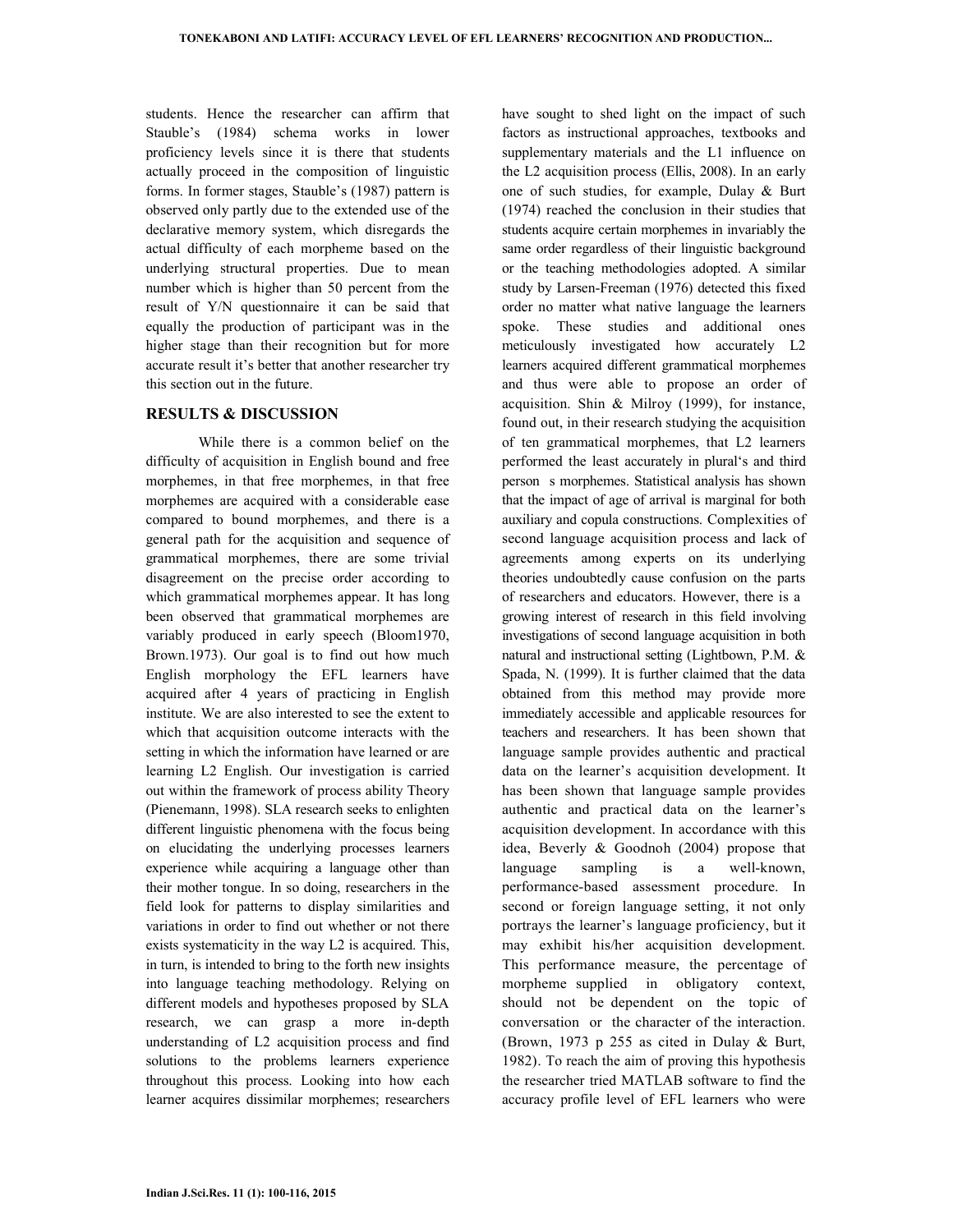participated in the study. To distinguish between the performance of males and females through MATLAB analytical software the researcher mentioned above figure which represents the higher accuracy of responding in females than males. There were three grammatical morphemes analyzed from the subject's language samples. The results of the analysis were then posed as a basis recommendation of grammatical morphemes the subject had acquired and needed to acquire accurately.

**Table 1: Result of Yes/No Questionnaire in Upper- Intermediate level** 

| Gender |    | Mean | Std. | Variance |
|--------|----|------|------|----------|
| Male   | 82 | 42.2 | 0.23 | 0.0529   |
| Female | 80 | 42.  | 0.15 | 0.0225   |

**Table 2: Result of Yes/No Questionnaire in Intermediate Level** 

| Gender |    | Mean | Std. | Variance |
|--------|----|------|------|----------|
| Male   | 98 | 52.7 | 0.31 | 0.0961   |
| Female | 77 | 50.2 | 0.12 | 0.0144   |

 As it is seen in theTable2 the accuracy of responding for males and females are 0.482 and 0.502, respectively and the standard of deviation of males and females was 0.15 and 0.18. In this regard, females performed better than males in responding questions. To draw a figure of accuracy for each group based on teacher made questionnaire, the researcher provided figure 4.2 to show the result of this part. According to the title of research, figure below represents that the accuracy of responding to questions in learners has different route. Based on the type of questionnaire and divide of questions, participants with different methodological teaching systems among different levels and institute have different capability of recognition; but as a equal consequence existence of different route among Iranian EFL learners is undeniable and it is logically comprehendible through their tests results and further from their accuracy level which pointed by MATLAB software. The result is noticeable that the students have the ability to recognize morphemes in a good manner and can distinguish the differences between three mentioned kinds. Of course the comparison is

so relevant to the purpose of this study because it could show the accuracy of the study's hypothesis. This study clearly shows that there is indeed an acquisition order when learning English grammatical morphemes are learned by EFL learners. Returning to the original research questions, this study also provides evidence that the acquisition order of grammatical morphemes by English as Foreign Language learners is similar to the order of Second Language Learners. Disregarding the scoring anomaly of these morphemes in this study, the order of the remaining three morphemes is the same as Stauble's order. Lastly the students in this study seemed to have a grasp on the morphemes more so than on vocabulary and therefore, on how to communicate effectively in the language. Knowledge and use of grammar and form, then the students, and by extension, the teaching methods used, have succeeded. However, if the goal of language learning is communicative ability, then the students still have many obstacles to overcome in their acquisition of the language. In the questionnaire the researcher tagged the nouns and verbs with and without the required morphemes suppliance and the ratio between the suppliance and the obligatory context were worked out. Next, the researcher applied the acquisition criterion to the results of the quantitative analysis. The researcher used two criteria: the emergence criterion and the accuracy criterion. The researcher used the accuracy criterion to gauge the extent of acquisition (or mastery) to complement the point of acquisition as measured by emergence criterion. Statistics show that the level of performance of secondary and post-secondary school students in English has been deteriorating over the years. Moreover, the quality of English, which many of our students speak and write, is so substandard that one begins to doubt the fact that they ever sat for and passed the English language in the Senior School Certificate Examination and similar examinations by themselves. This poor performance is not a recent trend. The poor performance of students in English calls for urgent attention especially when we consider the crucial roles English plays in the country. However, most of the textbooks students should use are either too expensive or not available at all because of the economic situation, which makes it difficult to write and produce necessary textbooks. A good point that there is expectations on the result of this study through previous one in term of effect of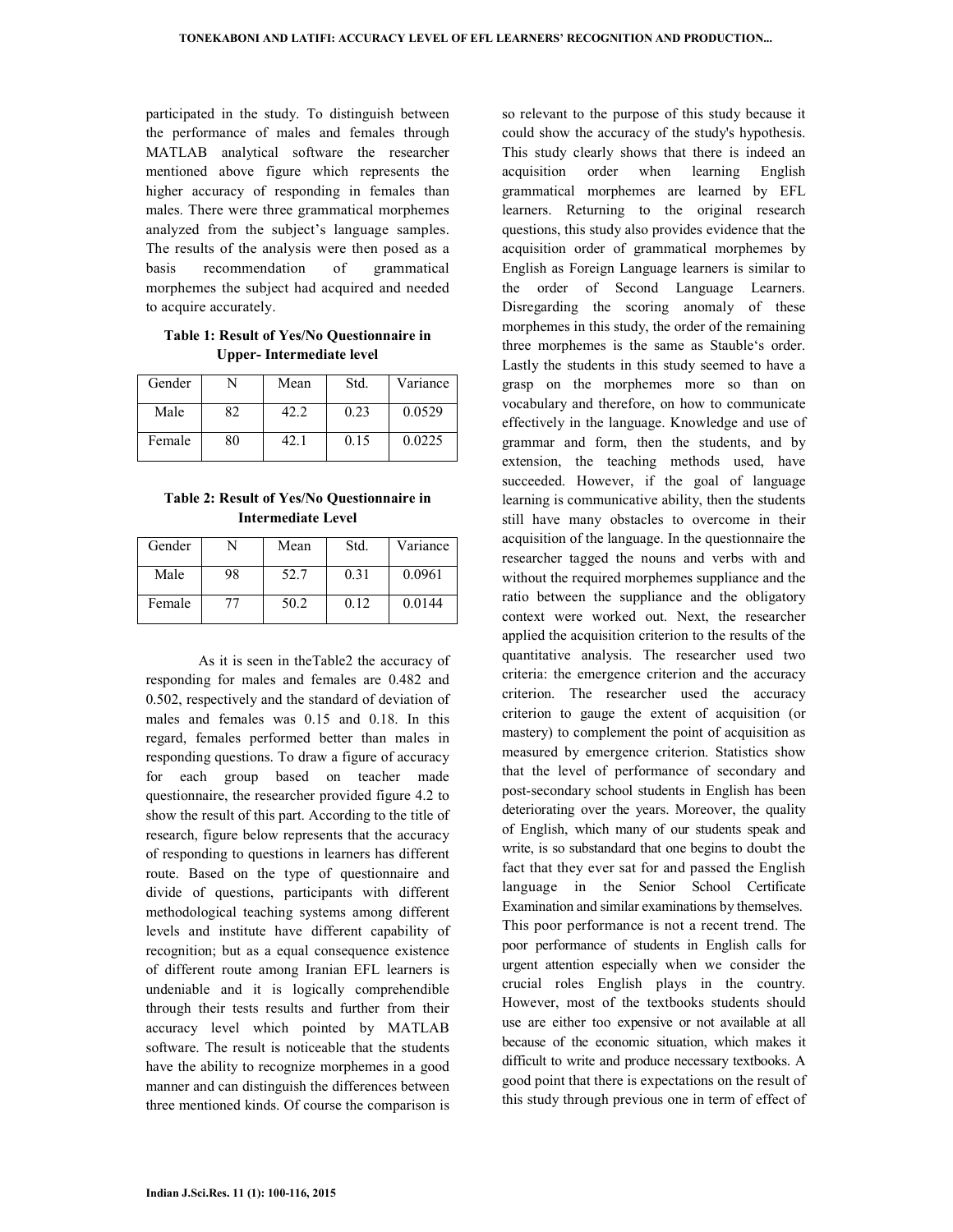L1 on learning L2 is that there is some similarities in Persian language and this essential effect on students' knowledge for considering and choosing the correct answer in addressing a related subject. It is undeniable through seeking corpusand it's result. Teachers' common points about the priority of learning plural form and effect of L1 available below : lents' knowledge for considering and choosing<br>correct answer in addressing a related subject. It<br>indeniable through seeking corpus- picture test

- Using countable and sensible in the class through using some sentences in L1 for comparison in low level classes and enormous example has more affect in this subjects riority of learning plural form and effect of L1<br>vailable below :<br>Using countable and sensible in the class<br>through using some sentences in L1 for<br>comparison in low level classes and enormous<br>example has more affect in thi
- Existence of many kinds of classic and Modern materials (Exam: Flash cards, PPT, Slides) is the other power for better teaching quality enrichment. The achieved result about the range of learning inflectional morphemes which enrich from this study has been designed in the following diagram : many kinds of classic and Modern<br>
xam: Flash cards, PPT, Slides) is<br>
ower for better teaching quality<br>
The achieved result about the range<br>
inflectional morphemes which<br>
this study has been designed in the<br>
agram :<br>
Posses



Contextualizing the acquisition outcome against the settings surrounding the learners L2 learning (EFL, ESL, naturalistic exposure), our findings corroborate other studies in that 1) the higher one's L2 proficiency level is at the time of arrival in the target language environment, the beneficial the environment is for the learners to further develop their L2 morphology development; 3) formal instruction The other differences of the results of this study with all previous one is that t other investigators did not focus the age as a problematic factors, however unconsciously this research point has been detected in this study and it is find that the capacity of input in children in low level is in the higher rank than young adults who did not have a lot backgrounds in this section of English grammar. So, it is undeniable that as children seeking for new information through comparing, they would learn better than young adults in the same level. Next finding of this research was that boys and girls approximately did equally well on these questionnaire items. Sometimes the girls had a higher percentage of right answers on an item, and more often the boys did somewhat better, but somehow some patterns of differences could be distinguished an difference in some parts there had been some target language environment, the<br>environment is for the learners to<br>their L2 morphology development;<br>action The other differences of the<br>udy with all previous one is that the is the capacity of input in children in low<br>the higher rank than young adults who<br>ave a lot backgrounds in this section of<br>grammar. So, it is undeniable that as<br>seeking for new information through<br>g, they would learn bette statistically significant. These findings are at variance with the results of most other language tests. Usually, girls have been shown to have a slight advantage over boys. In this experiment, girls were no more advanced than boys in their acquisition of English morphology. Throughout childhood, girls are perhaps from a maturational point of view slightly ahead of the boys who are their chronological age mate. But the language differences that have been observed maybe culturally induced; arid they may be fairly superficial. Some social factor may lead girls to be more facile with morphemes, to use more correct form of grammatical morphemes in their sentences. superficial. Some social factor may lead girls to be<br>more facile with morphemes, to use more correct<br>form of grammatical morphemes in their sentences.<br>This can be misleading. A girl in an intellectual adult environment may, for instance, acquire a rather sophisticated morphological knowledge at an early age. What is suggested here is that every child is in contact with a sufficiently varied sample of spoken/written English to be exposed at an early age to the basic morphological process. These processes occur in simple sentences as well as in complex ones. Practice with various and extensive sentences may be as effective as practice with limited sentences, and the factors that influence other aspects of language development may have no effect on morphological acquisition. Since, moreover, this type of inner patterning is clearly a cognitive process. The researcher might expect it to be related to intelligence more than to any other features. Unfortunately, there were no IQs available for the subjects, so that a comparison could be made, and this last must remain a speculation .As they grew older the result of their production is mainly better than the same level but older age. Experience shows, the teach classification is a power that could highly effects. The researcher considered the foundation in a diagram to show the results in a clear way. Then conduct a position for better understanding and considering the difference between this resea and other previous ones. Based on picture test which used by means of finding the level of proficiency in Iranian EFL learners, and by focusing teachers interview forms, it was find that most teachers prefer to use repetition strategy for striking this section on their students 'mind and through comparing some papers of intelligence and mid-level knowledge students find that however the intelligence of students (as researcher found from type of schools and institutes) have both modern and classic enhancements but their significant. These findings are at<br>
1 the results of most other language<br>  $y$ , girls have been shown to have a<br>
1 ge over boys. In this experiment, girls<br>
ore advanced than boys in their<br>
ore advanced than boys in their<br> e to the basic morphological process. These<br>ocesses occur in simple sentences as well as in<br>mplex ones. Practice with various and extensive<br>ntences may be as effective as practice with<br>inited sentences, and the factors tha I power that could highly effects.<br>
considered the foundation in a<br>
the results in a clear way. Then<br>
on for better understanding and<br>
difference between this research and other previous ones. Based on<br>which used by means of finding th<br>proficiency in Iranian EFL learner<br>focusing teachers interview forms, it w<br>most teachers prefer to use repetition<br>striking this section on their students<br>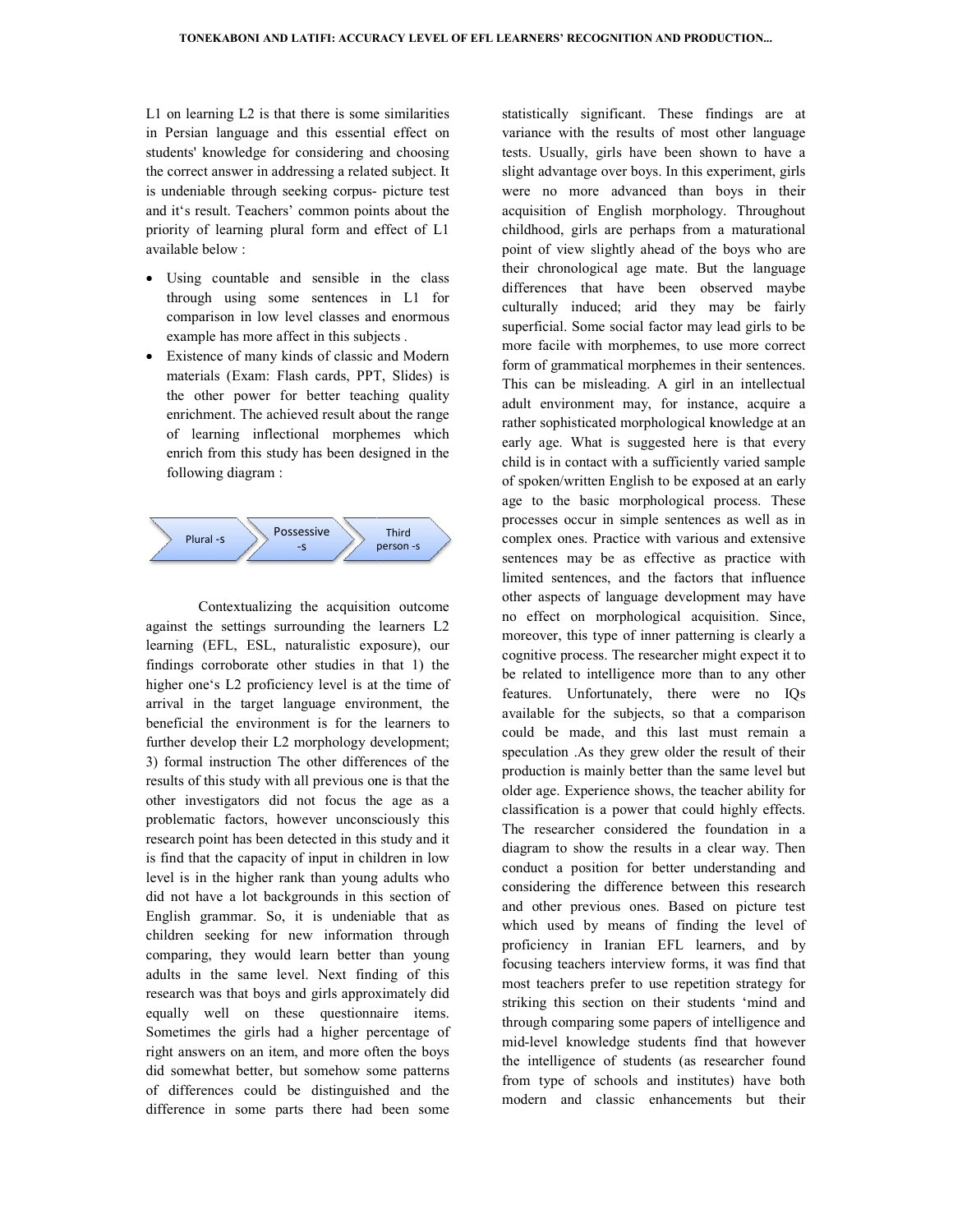production 's quality weren't good .This shows that using repetition strategy is more effective when teachers could manage for using contextualization strategy and control the process of information with repetition way by asking new question to find the level of proficiency to guide students for better production. This research also has a marginal result which the researcher used 3 different kinds of tests to clearly prove his research hypothesis . As a matter of fact Y/N questionnaire was an affective path to measure the knowledge of students' recognition and next test, corpus picture test has many influences for completely clear show of diagnosing the production of students. It is also good to mention that teacher made questionnaire was a guide line for better deciding of giving new information in order to cooperate between teachers of EFL for common point for better class results.

# **SUGGESTION FOR FURTHER RESEARCH**

 In this section the researcher would like to suggest some possible lines for further research according to the findings but also the limitation of the present study. This study showed that presenting grammatical information to use the correct form inflectional based on Stauble model (1984) attach better knowledge of using morphemes. This study was conducted on a population of Iranian student of English as a foreign language. The same study can be replicated to EFL graduate science students. The present study has been done on intermediate EFL learners in Iran. A similar study can be conducted for the students. Further studies can be conducted to replicate the same study with taking sex or age in to account.

## **CONCLUSION**

 Morphology is simply the study of steps morphology in linguistics has to do with how words are shaped, and how the shape of words maybe systematically adjusted in order to accomplish communicative tasks. You can also think of morphology as the study of how meaningful units combine to shape words. Since, however, the researchers who dominated this field in the 1970s and 1980s were primarily concerned with uncovering evidence to support an expert's view of language acquisition. In addition, scholarly interest in the 1980s turned to the determiners of acquisition order and in the 1990s

to methodological criticisms of earlier studies, as will be discussed below. Statistics show that the level of performance of secondary and post – secondary school students in English has been deteriorating over the years. The decline in their performance in English is attested to by the alarming rate at which students fail English language in morphology test. Moreover, the quality of English, which many of our students speak and write, is so substandard that one begins to doubt the fact that they ever sat for and passed the English language in the Senior School Certificate Examination and similar examination by themselves. The causes of deficiencies of students in English among EFL students have been attributed to a lot of factors. These range from the inadequacies of English textbooks, lack of expert English teachers in schools and institutes. As a result of this, many schools and colleges have been partially, if not totally crippled. The poor performance of students in English calls for urgent attention especially when we consider the crucial roles English plays in the country. It is hoped that this study will help to improve the communicative competence of students in English because grammatical competence, being an important aspect of communicative competence (Yule1996), helps a long way in facilitating communicative competence and performance. This study clearly shows that there is indeed an acquisition order when learning English grammatical morphemes by EFL Learners. Never the less, the interference seems to provide transfer, with focus on availability of the morphemes exhibit in L1, and also in L2 and vice versa Knowledge and use of grammatical morphemes does not imply competence in the language learning includes mere grammar and form, then the students, and by extension, the teaching methods used, have succeeded. However, if the goal of language learning is communicative ability, then the students still have many obstacles to overcome in their acquisition of the language. Disregarding the scoring anomaly of the plural morpheme in this study, the order of the remaining three morphemes is different from other researches in the result. In addition, this study exhibits support for some differences between researches, and that it plays a role in grammatical morpheme acquisition. Lastly, grammatical morpheme acquisition may have implications for teaching English as a Second or Foreign Language. My tests are administered to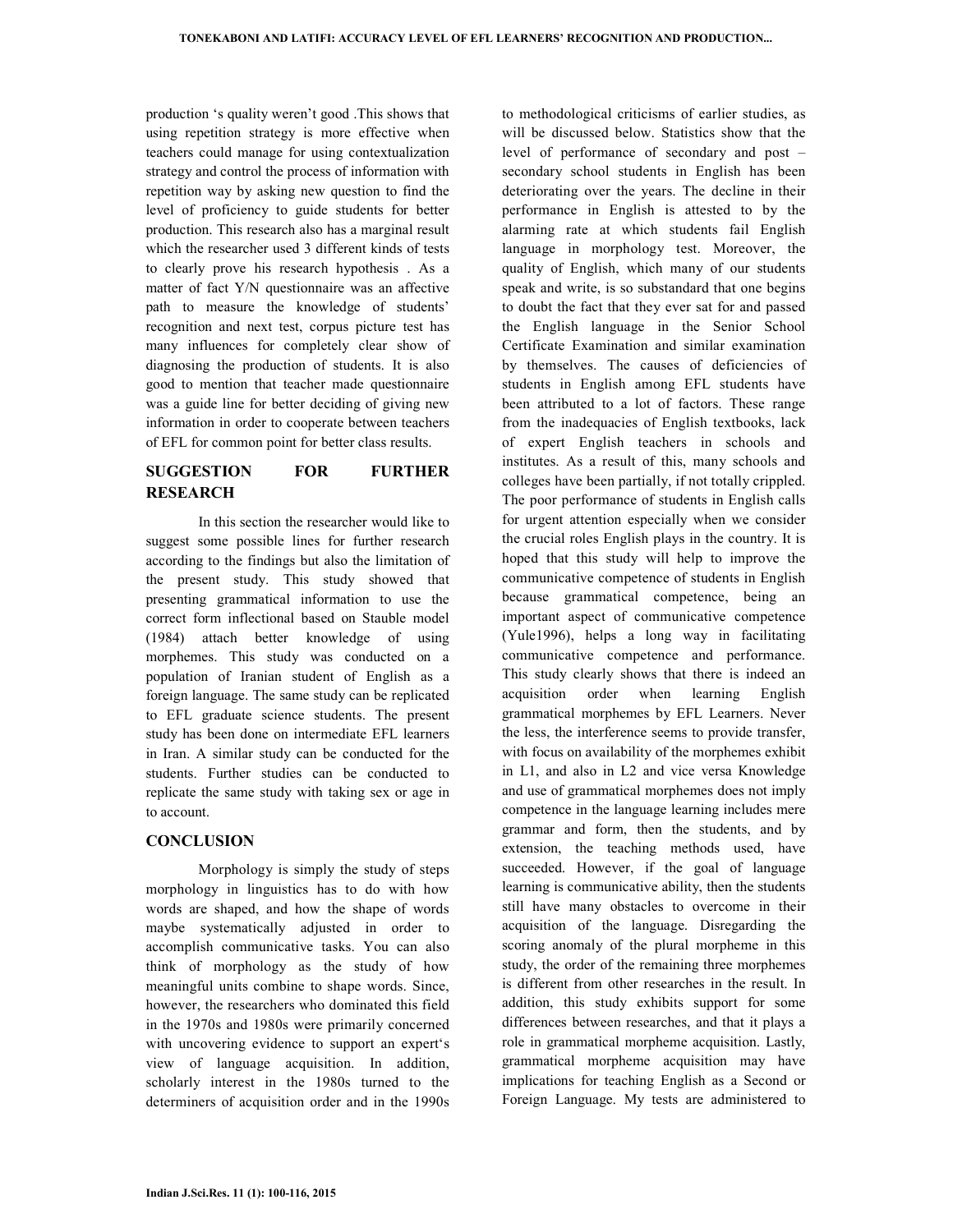measure the degree of morphological awareness among EFL learners with different L2 proficiencies. The accuracy rate character awareness tasks by the learners are summarized in a table. Collectively, the results indicate that the advanced group has a higher degree of morphological awareness than the intermediate group, that is to say they are more sensitive to the structure and meaning of English morphemes. This result supports the view that morphological awareness is an outcome of print exposure and experience. It is improved with the development of overall English proficiency. If the goal of language learning includes mere grammar and form, then the students, and by extension, the teaching methods used, have succeeded. An important consequence of adopting the declarative/procedural contrast is that it opens the door to better understanding of second language acquisition, especially if it is true, as various scholars have now suggested, that second language learners are (initially at least) much more dependent on declarative memory than are first language learners. Further exploration of these ideas holds the promise of substantial progress in understanding the nature of second language acquisition and may ultimately contribute to the more practical pedagogical concerns of teachers and curriculum designers. As was discussed in the literature review section, almost all the literature reviewed for this study has proved that not only native children but also L2 learners acquire English grammatical morphemes invariably in a fixed order. In both L1 and L2 acquisition research, third person s morpheme is learned much later than the others which I saw in the analysis part. For native speakers, this complexity is attributed to the nature of the morpheme itself, which has distinct phonological and semantic variations as have studied is the omission of the morpheme, which is mostly due to the negative transfer from native language. However, I observed errors in the forms of the use of third person singular s like ies, -es, or s.

## **REFERENCES**

- Andersen, R. W. (1978). An implicational model for second language research. Language Learning, 28(2), 221-282.
- Andersen, R. W. (1983). Pidginization and Creolization as Language Acquisition: ERIC.
- Anderson, J. (1981). Analysing the Readability of English and Non-English Texts in the Classroom with Lix.
- Bailey, N., Madden, C., & Krashen, S. D. (1974). Is there a "natural sequence" in adult second language learning? Language Learning, 24(2), 235-243.
- Bardovi-Harlig, K. (2000). Tense and Aspect in Second Language Acquisition: Form, Meaning, and Use. Language Learning: A Journal of Research in Language Studies, 50, 1.
- Behjat, F., & Sadighi, F. (2011). The Acquisition of English Grammatical Morphemes: A Case of Iranian EFL Learners. Modern Journal of Applied Linguistics, 3.
- Berko, J. (1958). The child's learning of English morphology. Radcliffe College.
- Berry, M. (1977). The Berry-Talbott developmental guide to comprehension of grammar. Rockford, IL: MF Berry.
- Beverly, B., & Goodnoh, H. (2004). Assessing Grammatical Morpheme production using elicited sampling. Retrieved June, 9, 2008.
- Bloomfield, L. (1933). Language. New York: Holt, Rinehart and Winston. A classic in linguistic studies and the first serious attempt in the development of morphology. Pre-and post-generative morphology conceptually were nurtured from the remarkable insights given in this linguistic masterpiece.
- Brown, R. (1973a). A first language: The early stages. Cambridge, MA: Harvard University.
- Brown, R. (1973b). A first language: The early stages: Harvard U. Press.
- Brown, H.D. 1980. Principles of language learning and teaching. Englewood Cliffs, NJ: Prentice- Hall.
- Burner, T. (2005). A study of the teaching and learning of English grammar with special reference to the foundation course in the Norwegian senior high school. The University of Oslo.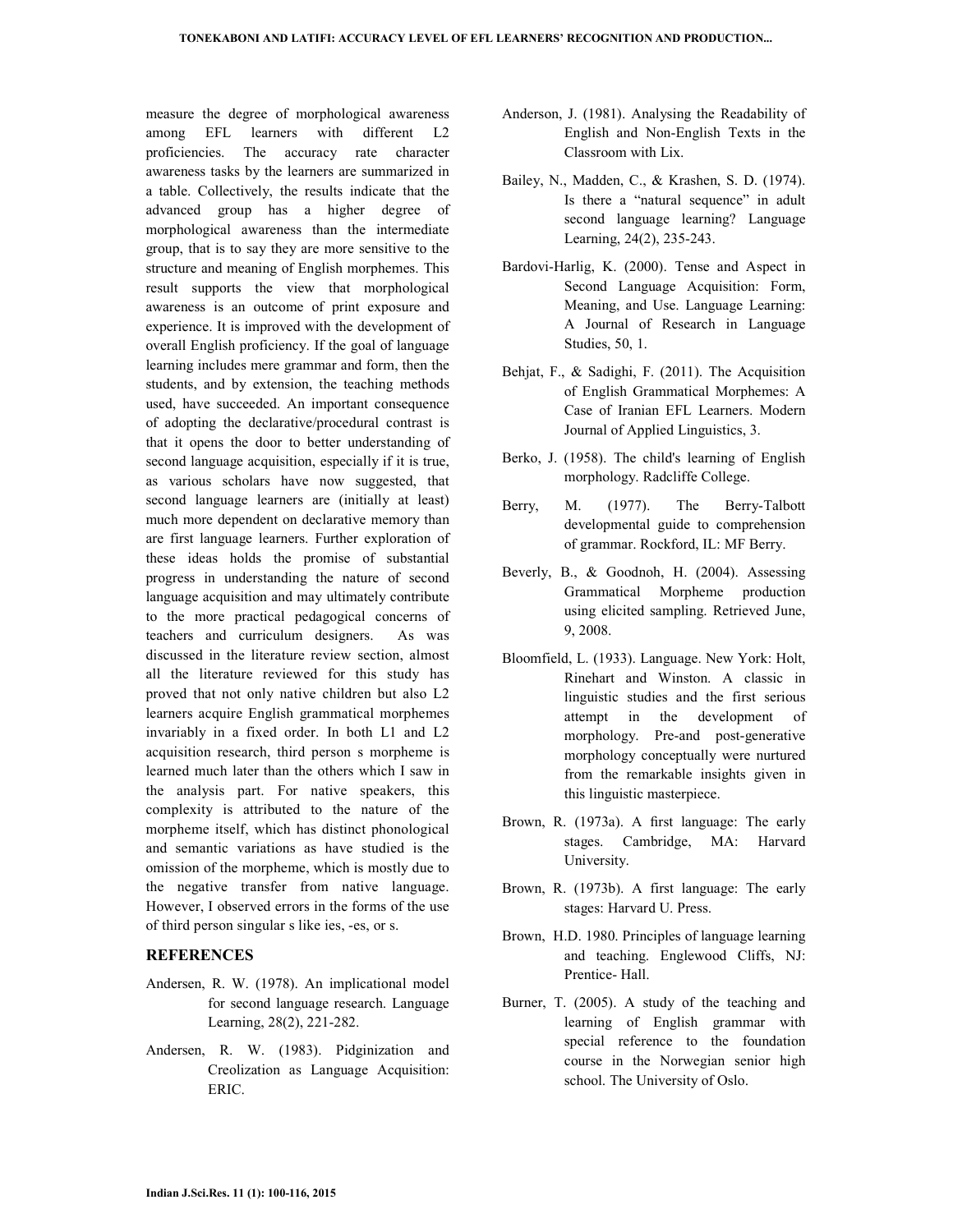- Burt, M., & Dulay, H. (1978). Some guidelines for the assessment of oral language proficiency and
- Carroll, S. (1989). Language acquisition studies and a feasible theory of grammar. The Canadian journal of linguistics, 34(4), 399-418.
- Cazden, C. B., Cancino, H., Rosansky, E. B., & Schumann, J. (1975). Second language acquisition in children, adolescents and adults. Final report. Washington, DC: National Institute of Education, Office of Research and Grants (Grant No. NE-6- 00-3-014).
- Chamsky, N. (1965). Aspects of the Theory of Syntax: MIT Press, Cambridge, Mass.
- Cook, V. (2013). Second language learning and language teaching: Routledge.
- Cook, V. J., & Cook, V. (1993). Linguistics and second language acquisition: Macmillan London.
- Corder, P. (1976). The study of interlanguage: na.
- Coulter, G. (1982). On the nature of ASL as a monosyllabic language. Paper presented at the annual meeting of the Linguistic Society of America, San Diego, CA.
- Dualy, H. C. and M. K. Burt. 1973. 'Shouldthe researcherteach children syntax?' Language Learning, 23: 245-258.
- Dulay, H., & Burt, M. (1974a). A NEW PERSPECTIVE ON THE CREATIVE CONSTRUCTION PROCESS IN CHILD SECOND LANGUAGE ACQUISITION1. Language Learning, 24(2), 52,253-278,290.
- Dulay, H., & Burt, M. (1974b). A NEW PERSPECTIVE ON THE CREATIVE CONSTRUCTION PROCESS IN CHILD SECOND LANGUAGE ACQUISITION1. Language Learning, 24(2), 52,253-278.
- Dulay, H., Burt, M., & Krashen, S. D. (1982). Language two (Vol. 2): Oxford University Press New York.
- Dulay, H. C., & Burt, M. (1975). Creative construction in second language learning and teaching. on TESOL, 75, 21-32.
- Ellis, N. C. (1994). Implicit and explicit learning of languages: Academic Pr.
- Ellis, R. (1984). Can syntax be taught? A study of the effects of formal instruction on the acquisition of WH questions by children. Applied Linguistics, 5(2), 138-155.
- Ellis, R. (1985). Understanding second language acquisition (Vol. 47): Oxford University Press Oxford.
- Ellis, R. (1987). Interlanguage variability in narrative discourse: Style shifting in the use of the past tense. Studies in Second Language Acquisition, 9(1), 1-20.
- Ellis, R. (1989). Are classroom and naturalistic acquisition the same? Studies in Second Language Acquisition, 11(03), 305-328.
- Ellis, R. (1997). SLA Research and Language Teaching: ERIC.
- Ellis, R. (2006). Current issues in the teaching of grammar: An SLA perspective. Tesol Quarterly, 40(1), 83-107,187.
- Gass, S. M., & Selinker, L. (1992a). Language Transfer in Language Learning: Revised edition (Vol. 5): John Benjamins Publishing.
- Gass, S. M., & Selinker, L. (1992b). Language Transfer in Language Learning: Revised edition (Vol. 5): John Benjamins Publishing.
- Gass, S. M. and L. Selinker. 1994. Second language acquisition: An introductory course. Hillsdale, NJ: Erlbaum.
- Gass Susan, M., & Larry, S. (2001). Second Language Acquisition: an Introductory Course (pp. 113): LEA Publishing.
- Gass, S. M. & Selinker, L (2008). Second Language Acquisition: An introductory Course. (3rd ed.) .New York and simultaneously in the UK: published by Rutledge pp. 11- 12, 36-37.
- Gills, M.(1975). The acquisition of the English verbal system by two Japanese children in a natural setting . Unpublished master ;s thesis, McGill University, Montreal, Quebec, Canada.
- Håkansson, G., Pienemann, M., & Sayehli, S. (2002). Transfer and typological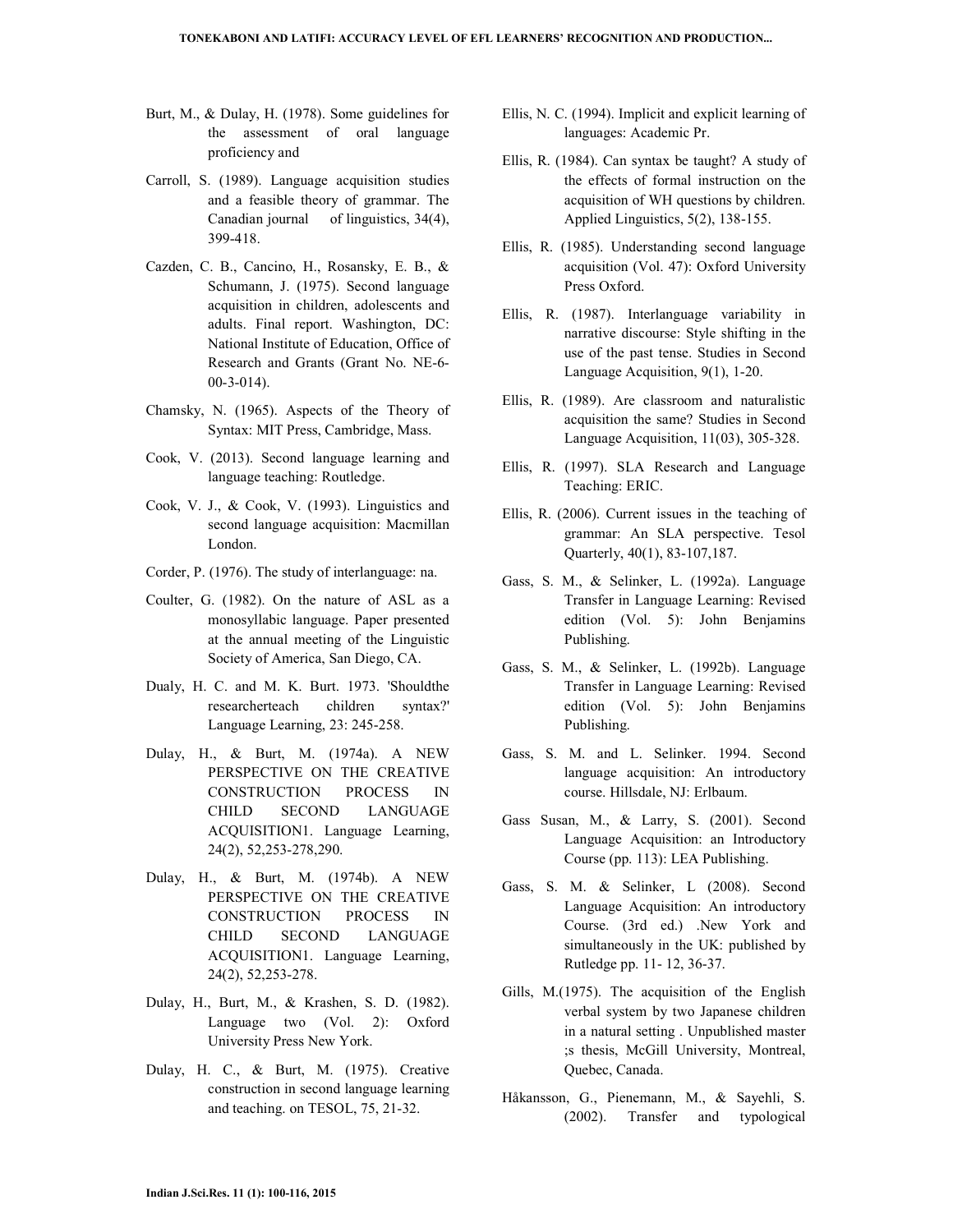proximity in the context of second language processing. Second language research, 18(3), 250-273.

- Hakuta, K. (1974). A preliminary report on the development of grammatical morphemes in a Japanese girl learning English as a second language: Ontario Institute for Studies in Education.
- Hakuta, K. (1976). A CASE STUDY OF A JAPANESE CHILD LEARNING ENGLISH AS A SECOND LANGUAGE1, 2. Language Learning, 26(2), 321-351.
- Hakuta, K.(1986). A case study of Japanese child learning English as a second language. Language learning, 26, 3211-351.
- Hakuta, K.(1986). Mirror of language . The debate on bilingualism. New York: Basic Books
- Halle, M., & Marantz, A. (1993). Distributed morphology and the pieces of inflection: na.
- Hanania, E. A., & Gradman, H. L. (1977). ACQUISITION OF ENGLISH STRUCTURES: A CASE STUDY OF AN ADULT NATIVE SPEAKER OF ARABIC IN AN ENGLISH‐SPEAKING ENVIRONMENT. Language Learning, 27(1), 75-91.
- Hatch, E. (1978). Acquisition of syntax in a second language. Understanding second and foreign language learning, 34-70.
- Hawkins, R. (2001). Second language syntax: A generative introduction: Blackwell Publishing.
- Hawkins, Roger; Liszka, Sara.(2003). Locating the source of defective past tense marking in advanced L2 English speakers. In R. van Hout,F. Kuiken and R. Towell(Eds.), The lexicon –syntax interface in second language acquisition (pp.21-44). Amsterdam: John Benjamins.
- JAIN, M. P. (1974). SOURCE, CAUSE AND SIGNIFICANCE. Journal of the School of Languages, 2, 43.
- Jarvis, S. (2002). Topic continuity in L2 English article use. Studies in Second Language Acquisition, 24(03), 387-418.
- Jia, J. (2003). CSIEC (Computer simulator in educational communication): an intelligent web-based teaching system for foreign language learning. arXiv preprint cs/0312030.
- Jones, S. W. (1771). British Orientalist (1746- 1794), author of. Grammar of the Persian Language.
- Katamba, F. (2004). Morphology: Morphology: its relation to phonology (Vol. 3): Taylor & Francis.
- Katamba, F., & Stonham, J. (1993). Morphology (Modern Linguistics Series). London: Tottenham Court Road, 19-20,49,51-53.
- Kellerman, E. (1977). Towards a characterisation of the strategy of transfer in second language learning.
- Krashen, S., Long, M., & Scarcella, R. (1982). Accounting for child-adult differences in second language rate and attainment. Child-adult differences in second language acquisition, 2, 202.
- Krashen, S., & Scarcella, R. (1978). ON ROUTINES AND PATTERNS IN LANGUAGE ACQUISITION AND PERFORMANCE1. Language Learning, 28(2), 283-300.
- Krashen, S. D. (1981). Second language acquisition and second language learning: Oxford University Press.
- Krashen, S. D. (1985). The input hypothesis: Issues and implications (Vol. 19850): Longman London.
- Krashen, S. D., Sferlazza, V., Feldman, L., & Fathman, A. K. (1976). Adult performance on the SLOPE test: More evidence for a natural sequence in adult second language acquisition. Language Learning, 26(1), 145-151.
- Lado, R. (1957). Linguistics Across Cultures: Applied Linguistics for Language Teachers.
- Lalleman, J. (1996). The state of the art in second language acquisition research.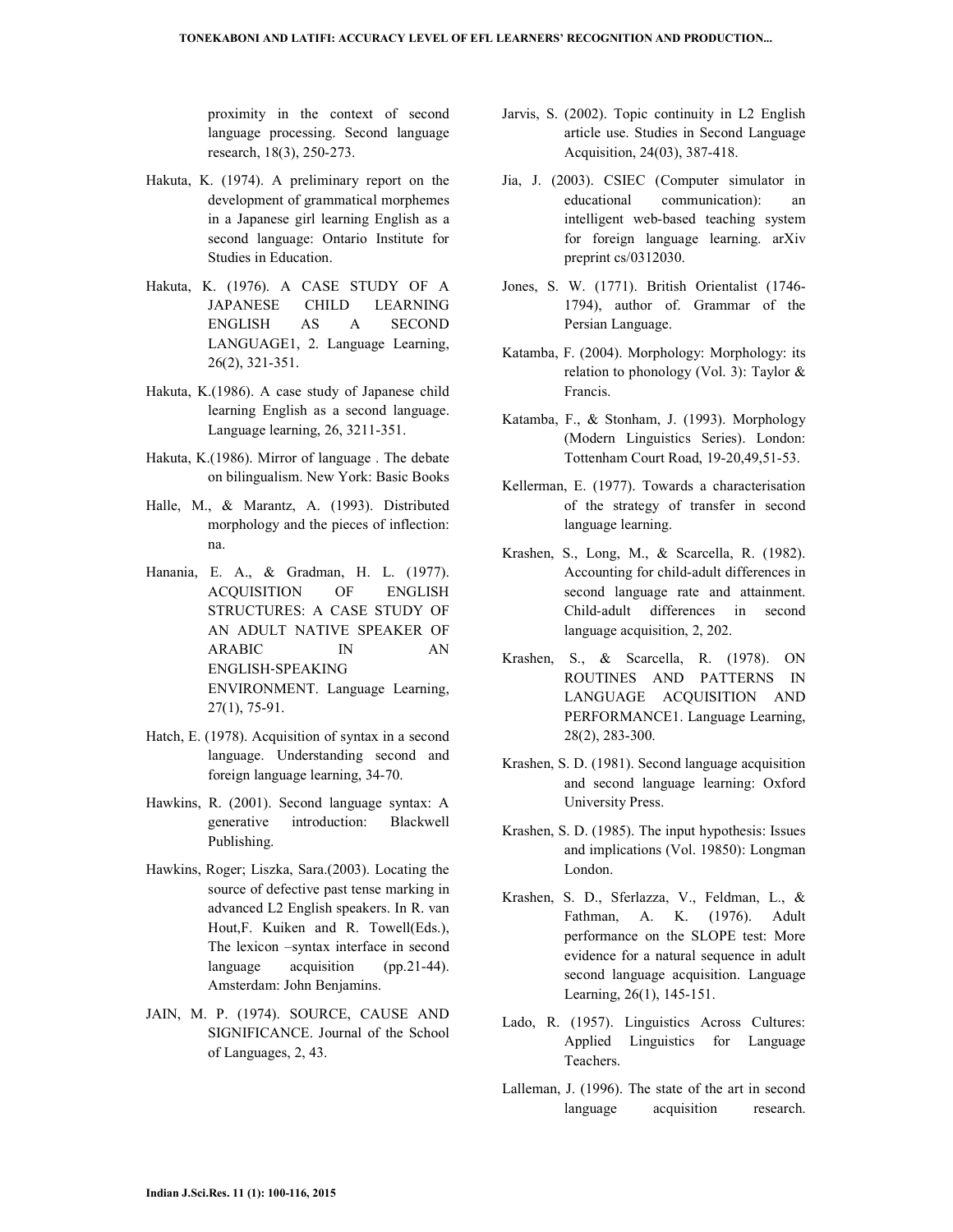Investigating second language acquisition, 12, 3,20.

- Larsen-Freeman, D.(1975). Acquisition of grammatical morphemes by adult ESL students. TESOL Quarterly, 9, 409-419.
- Larsen-Freeman, D. (1978). An ESL index of development. Tesol Quarterly, 439-448.
- Larsen-Freeman, D., Long, M. H., & Jiang, Z. (1991a). An introduction to second language acquisition research: Longman London.
- Lightbown, P. (1983). Exploring relationships between developmental and instructional sequences in L2 acquisition. Classroom oriented research in second language acquisition, 217243.
- Lightbown, P. M., Spada, N., Ranta, L., & Rand, J. (2006). How languages are learned (Vol. 2): Oxford University Press Oxford.
- Littlewood, W. (1984). Foreign and second language learning: Language acquisition research and its implications for the classroom: Cambridge University Press.
- Madden, C., Bailey, N., & Krashen, S. (1974). Acquisition of function words by adult learners of English as a second language: Evidence for universal strategies. Paper presented at the Proceedings of the Fifth Meeting of the NorthEast Linguistics Society.
- Makoni, S. (1996). Language and identities in Southern Africa. Ethnicity in Africa: Roots, Meaning, and Implications, 261- 274.
- Master, P. A. (1987). A cross-linguistic interlanguage analysis of the acquisition of the English article system. UNIVERSITY OF CALIFORNIA Los Angeles.
- Matthews, P. H. (1961). Transformational grammar. Archivum linguisticum, 13, 3,196-209.
- McBRIDE–CHANG, C., Wagner, R. K., Muse, A., Chow, B. W.-Y., & Shu, H. (2005). The role of morphological awareness in children's vocabulary acquisition in

English. Applied psycholinguistics, 26(03), 34,415-435.

- McDonald, J. L., 2000 Grammatically Judgments in second language: Influences of Age of acquisition and native Language. Applied Psycholinguistics. 21 2000. 395- 423. Boston: Cambridge University Press.
- Meisel, J. M., Clahsen, H., & Pienemann, M. (1981). On determining developmental stages in natural second language acquisition. Studies in Second Language Acquisition, 3(02), 109-135.
- Myles, F., Mitchell, R., & Hooper, J. (1999). Interrogative chunks in French L2. Studies in Second Language Acquisition, 21(01), 49-80.
- Nemser, W. (1971). Approximative systems of foreign language learners. IRAL-International Review of Applied Linguistics in Language Teaching, 9(2), 115-124.
- Odlin, T. (1989). Language transfer: Crosslinguistic influence in language learning: Cambridge University Press.
- Pallotti, G. (2007). An operational definition of the emergence criterion. Applied Linguistics, 28(3), 361-382.
- Pienemann, M. (1998). Language processing and second language development: Processability theory. Amsterdam: John Benjamins.
- Pienemann, M. (2002). "Issue in second language acquisition and language processing." Second language research, 18 (3), 189- 192.
- Pienemann, M. (2005). An introduction to Processability Theory. In M. Pienemann (Ed.), cross linguistic aspects of Processability Theory (pp. 1-60). Amsterdam John Benjamins.
- Porter, J. H. (1977). A CROSS‐SECTIONAL STUDY OF MORPHEME ACQUISITION IN FIRST LANGUAGE LEARNERS. Language Learning, 27(1), 47-61.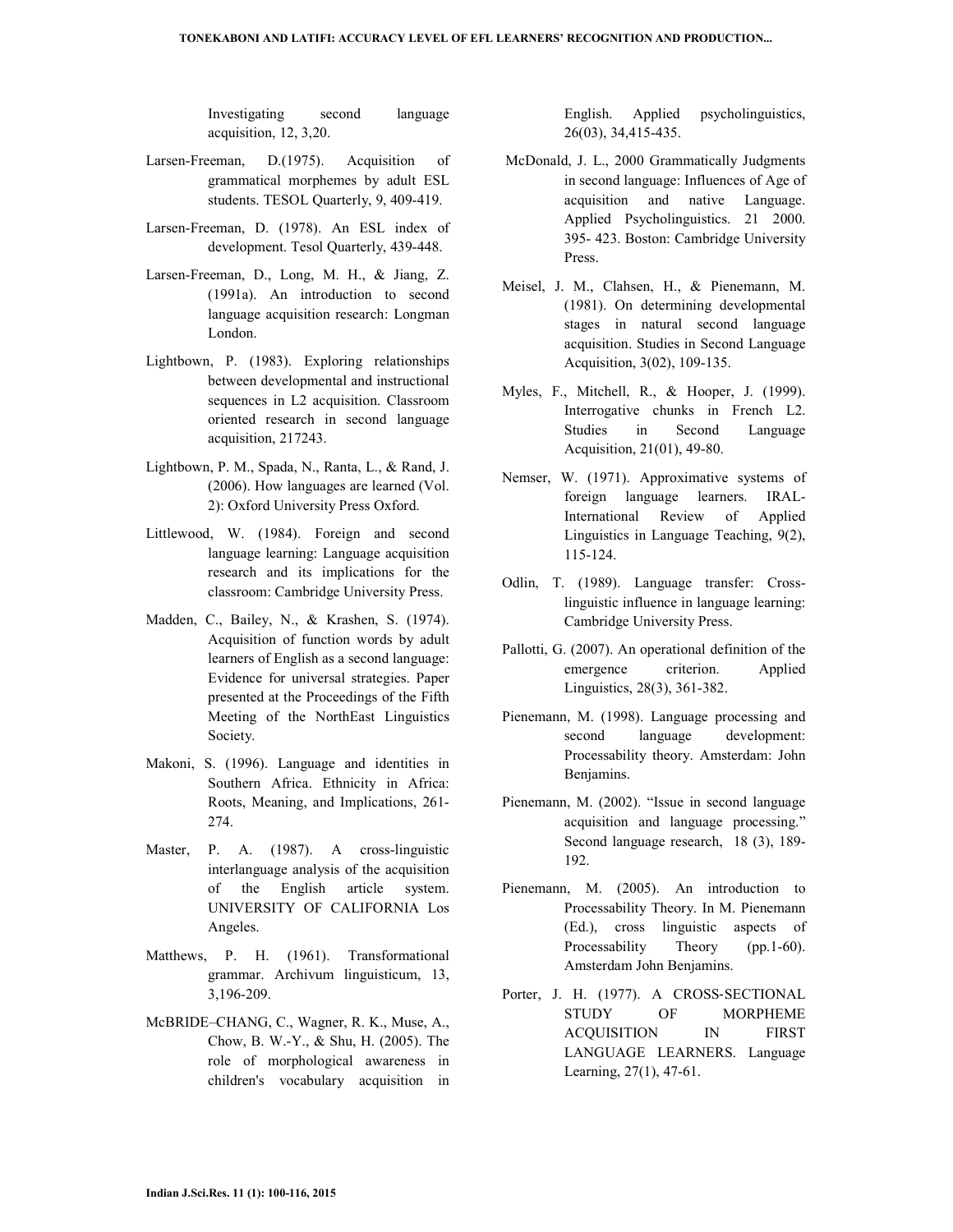- Sandler, W. (1986). The spreading hand autosegment of American Sign Language. Sign Language Studies, 50(1), 1-28.
- Sandler, W. (1987). Sequentiality and simultaneity in American Sign Language phonology. University of Texas at Austin.
- Sandler, W. (1989). Phonological representation of the sign: Linearity and nonlinearity in American Sign Language (Vol. 32): Walter de Gruyter.
- Sandler, W. (1993). A sonority cycle in American Sign Language. Phonology, 10(02), 243- 279.
- Sandler, W. (1999). Cliticization and prosodic words in a sign language. Studies on the phonological word, 174, 223.
- Sandler, W., & Lillo-Martin, D. (2006). Sign language and linguistic universals: Cambridge University Press.
- Selinker, L. (1972). Interlanguage. IRAL-International Review of Applied Linguistics in Language Teaching, 10(1- 4), 209-232.
- Selinker, L., & Gass, S. (2008). Second language acquisition: An introductory course: Taylor & Francis.
- Shin, S. J., & Milroy, L. (1999). Bilingual language acquisition by Korean schoolchildren in New York City. Bilingualism: language and cognition, 2(02), 147-167.
- Shirai, Y. (1992). Primacy of aspect in language acquisition: Simplified input and prototype: University Microfilms.
- Stokoe, W. (1960). Studies in Linguistics: Occasional Papers 8.
- Suzman, S. M. (1999). Learn Zulu the way children do. South African Journal of African Languages, 19(2), 134-147.
- Tan, V., & Kamal, M. R. (1978). Morphological zones and orientation in injection‐molded polyethylene. Journal of Applied Polymer Science, 22(8), 2341-2355.
- Terauchi, M., Watanabe, K., & Nagashima, Y. (2014). Experimental Study into the

Time Taken to Understand Words when Reading Japanese Sign Language. Paper presented at the ACHI 2014, The Seventh International Conference on Advances in Computer-Human Interactions.

- Terrell, T. D. (1991). The role of grammar instruction in a communicative approach. The Modern Language Journal, 75(1), 52-63.
- Tomori, S. H. O., Milne, J., Banjo, L. A., & Afolayan, A. (1977). The morphology and syntax of present-day English: An introduction: Heinemann Educational.
- Toth, P. D. (2000). The interaction of instruction and learner-internal factors in the acquisition of L2 morphosyntax. Studies in Second Language Acquisition, 22(02), 169-208.
- Towell, R., & Hawkins, R. D. (1994). Approaches to second language acquisition: Multilingual matters.
- Tsushima, T., Takizawa, O., Sasaki, M., Shiraki, S., Nishi, K., Kohno, M., . . . Best, C. (1994). Discrimination of English/rl/and/wy/by Japanese infants at 6-12 months: language-specific developmental changes in speech perception abilities. Paper presented at the Third International Conference on Spoken Language Processing.
- Van Patten, W. C. (1983). Processing strategies in second language acquisition. University of Texas at Austin.
- Wei, L. (2000). Types of morphemes and their implications for second language morpheme acquisition. International Journal of Bilingualism, 4(1), 29-43.
- White, L. (2003). Fossilization in steady state L2 grammars: Persistent problems with inflectional morphology. Bilingualism: language and cognition, 6(02), 129-141.
- Willis, D., Shortall, T., & Johns, T. (1997). Pedagogic Grammar. Birmingham: The University of.
- Wode, H. (1976). Development sequences in naturalistic L2 acquisition: Ontario Institute for Studies in Education.